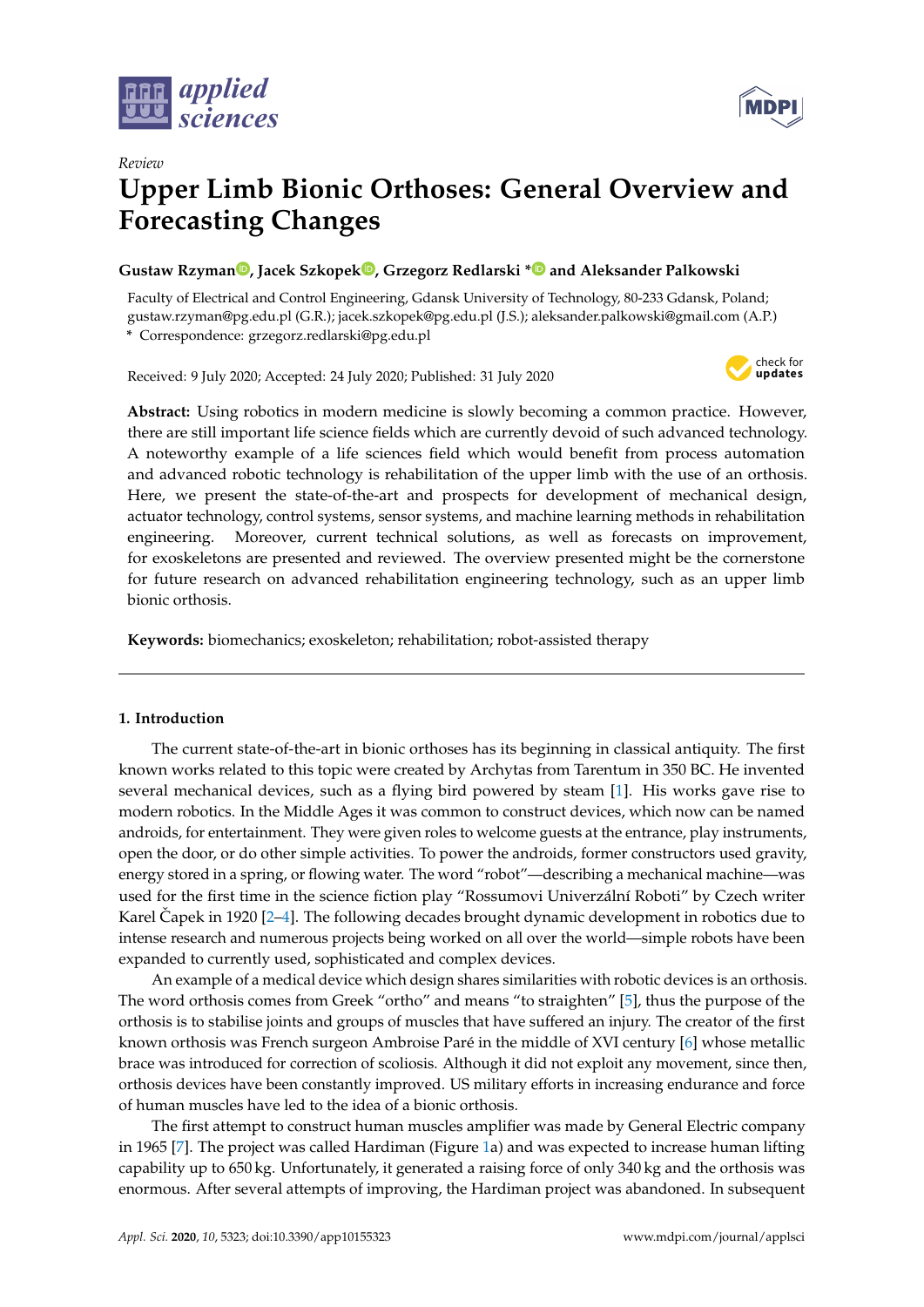decades many constructors tried to overcome limitations of contemporary materials. Finally, in the early 1990s, the technology was sufficiently advanced to build a compact version of Hardiman. One of the first patented exoskeletons was the "Three axis mechanical joint for a power assist device" created in 1994 [\[8\]](#page-13-6). Its main objective was to amplify a human muscle force.

While assistive devices for primarily healthy soldiers were developed, it was 1970 when robotic solutions finally found way to be applicated in a health purpose. That year an orthopedic surgeon from Toronto, Robert B. Salter, investigated regeneration and healing possibilities of articular tissues coming from continous passive motion (CPM) observed on rabbits. This research was the key which promoted healing joint cartilage by appropriate motor treatment [\[9\]](#page-13-7).

Now, we observe more tries to implement the idea of exoskeletons in biomedical engineering, especially in engineering of rehabilitation systems [\[10](#page-13-8)[–15\]](#page-13-9). We can divide bionic orthoses into two groups: the first group is intended to restore muscles to their original efficiency (Figure [1b](#page-1-0)), while the second (Figure [1c](#page-1-0)) is supposed to improve daily life of people having paresis [\[16\]](#page-13-10).

The purpose of this article is to review the latest technology used in constructing a bionic orthosis meant for rehabilitation, as well as to indicate the direction of its future development. As a bionic orthosis we mean a rehabilitation device which, by means of dedicated software, automatically determines the state of the rehabilitation process and, if necessary, supports it. The element "bionic" suggests using biological factors for purpose of control strategy. It must be noted that this article will not deal with the question of neurological aspects, because of its complex nature, which is described more fully by Gassert et al. [\[17\]](#page-14-0) . Smart orthoses are the future of modern medicine and it is reasonable to claim that using bionic orthoses in rehabilitation of the upper limb may be more effective than currently used methods [\[10,](#page-13-8)[18–](#page-14-1)[27\]](#page-14-2).

<span id="page-1-0"></span>The literature review was made with the help of "Scopus", "Google Scholar", "IEEE Xplore" and "Research Gate". The general search phrases were a combination of words: "rehabilitation", "robot", "exoskeleton", "upper limb", "orthosis".



**Figure 1.** Examples of bionic orthosis solutions: (**a**) Hardiman (figure by Bruce Fick and John Makinson), (**b**) Myopro (reproduced with permission from [\[28\]](#page-14-3), Myomo, 2020), (**c**) Patient on continuous passive range of motion machine (figure from [\[29\]](#page-14-4)).

#### **2. Medical Device Regulations**

One of the most important aspects of constructing biomedical devices are ethics and law restrictions. Referring to human rights, especially to right to health, it is neccesary to guarantee a highest quality health care service, which by definition cannot make ones condition worse. Thus,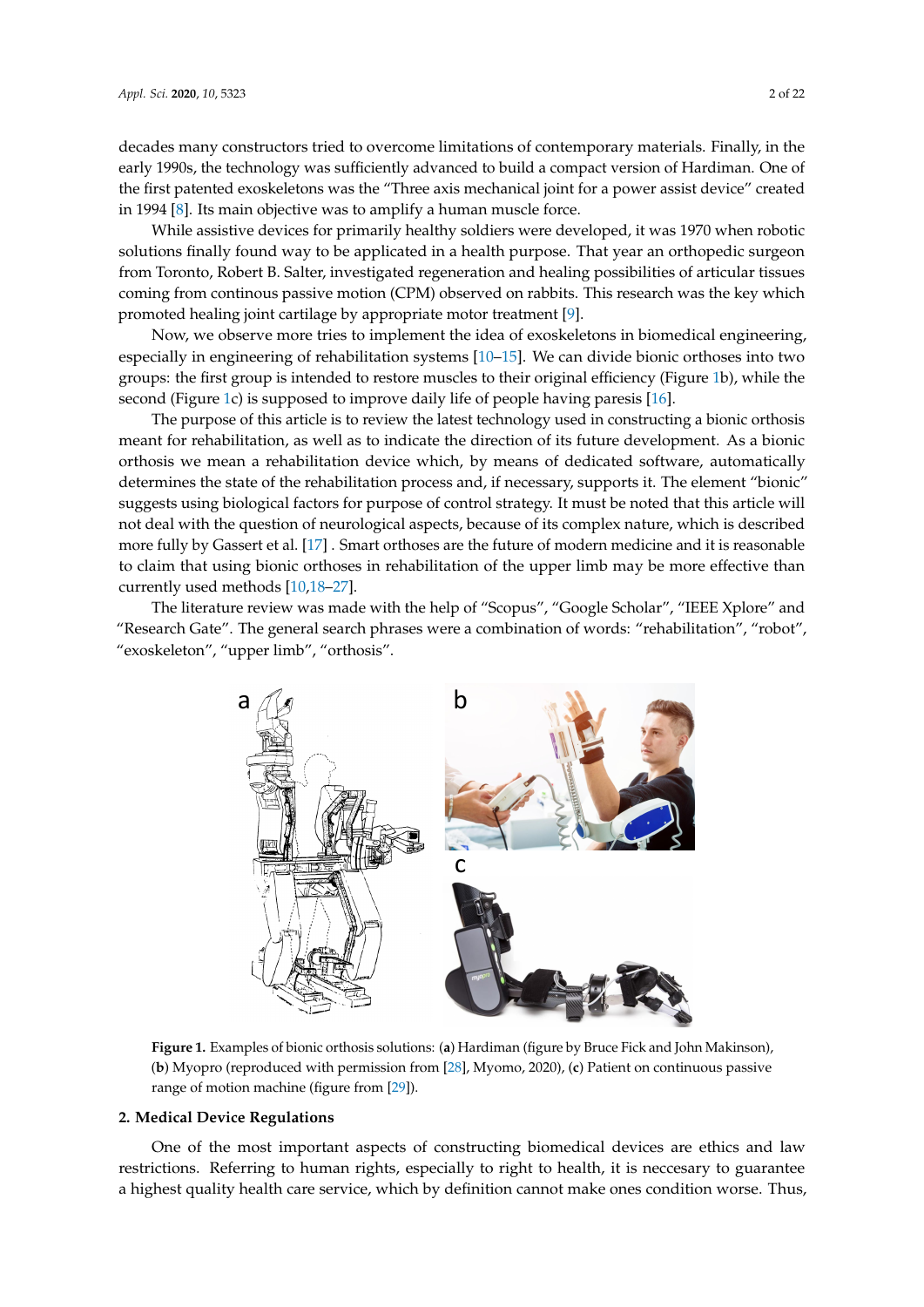all of the products intended for sale are nowadays covered by specific directives and regulations provided by countries and organisations. The most recognized is Chartered Engineers Certificate or simply CE introduced by European Union for economic purposes. Individual regulation units that take significant part in global trade include the Food and Drug Administration (FDA) in the USA and Pharmaceuticals and Medical Devices Agency (PMDA) in Japan [\[30,](#page-14-5)[31\]](#page-14-6). With reference to smaller entities, their regulations law commonly rely on one of the mentioned above in order to facilitate movement of products. For example, a medical device directive of ASEAN (Association of South-East Asian Nations) refigures European standards and some of the FDA's methods [\[32\]](#page-14-7).

The common property of all of the regulations is fact they are based on risk assesment [\[33,](#page-14-8)[34\]](#page-14-9). The result of such a procedure is assigment of proposed device to one of the risk classes, where 1st is with lowest risk and the last one level (in all cited is equal 4) is highest. This classification affects further steps in certification procedure, e.g., restrictions, and that is why some standarisation work is carried out between the greatest units [\[35\]](#page-14-10).

Focusing on authors regional law, i.e., Poland and European Union, a main applicable directive is Medical Device Directive (MDD) 93/42/EEC, which is compatible with ISO 13485. In this case a bionic orthosis will be classified in class IIb, as an active therapeutic device that exchanges energy to the human body in potentially hazardous way [\[36\]](#page-14-11). The main difference betwen classes is that a compliance with directive of class I could be examined and declared by producer while classes IIa, IIb and III require qualified institutions verification. As to the requirements, they are a set of general principles that must be fulfilled in process of the CE certification. Referring to some of them, a device must be designed to avoid the risk of electric shocks during both normal and single fault condition. Moreover, alarm systems must be provided in case of any power failure. Those describing mechanical construction require usage of biocompatible materials and protection against mechanical risks resulting from, e.g., moving parts. Same general restrictions are found in the FDA's list and are expanded by non-clinical performance testing. In opposition, the FDA has a database e-CFR where already certificated devices are placed with appropriate information, such as class of risk and requirements—information cited above is taken from paragraph 890.3480 "Powered lower extremity exoskeleton" (upper is not available) [\[37\]](#page-14-12).

Instead of compliance with Machine Directive 2006/42/WE and therefore Electrical 73/23/ewg, which are additionaly required in EU members law, appropriate ISO standards should be respected due to two things. First of all, they give precise information about parameters and it values and secondly EU directives are based on ISO standards [\[38](#page-14-13)[–40\]](#page-15-0). It should be mentioned that problems such as mechanical resistance could be simply solved by 3D modeling software.

Requirements concerning on relevant staff and patient training, and providing real time information about the state of patient and device could be omitted, due to modern multimedia systems which will be described later in this article.

The most problematic aspect seems to be a clinical trial. In order to be authorised for such tests it requires approval not only from regulatory authorities but also research ethics committee. The overall process of an evaluation is based on a comparison between possible forces produced by device and acceptable loads of human body which are known from biomechanical research. The problem occurs when these parameters became individual, i.e., are not known or may vary in time, e.g., people with osteogenesis imperfections. This situation may in most cases lead to rejection of the application, which is completely understandable. However, this raises the question what new procedures should be taken into account, how new rehabilitation devices should be designed and which parameteres require detailed research to allow patients with these particular cases to the newest technology.

In conclusion, the lack of clarity in the current legislation is caused by dynamically developing technology. For this reason, existing directives and regulations for medical devices are too general to give a clear view on all of the robotic aspects. The natural course is adaptation of these procedures to systematically improve solutions, and the best evidence of this has been the recently released IEC standard 80601-2 for medical electrical equipment, especially part 78 "Particular requirements for basic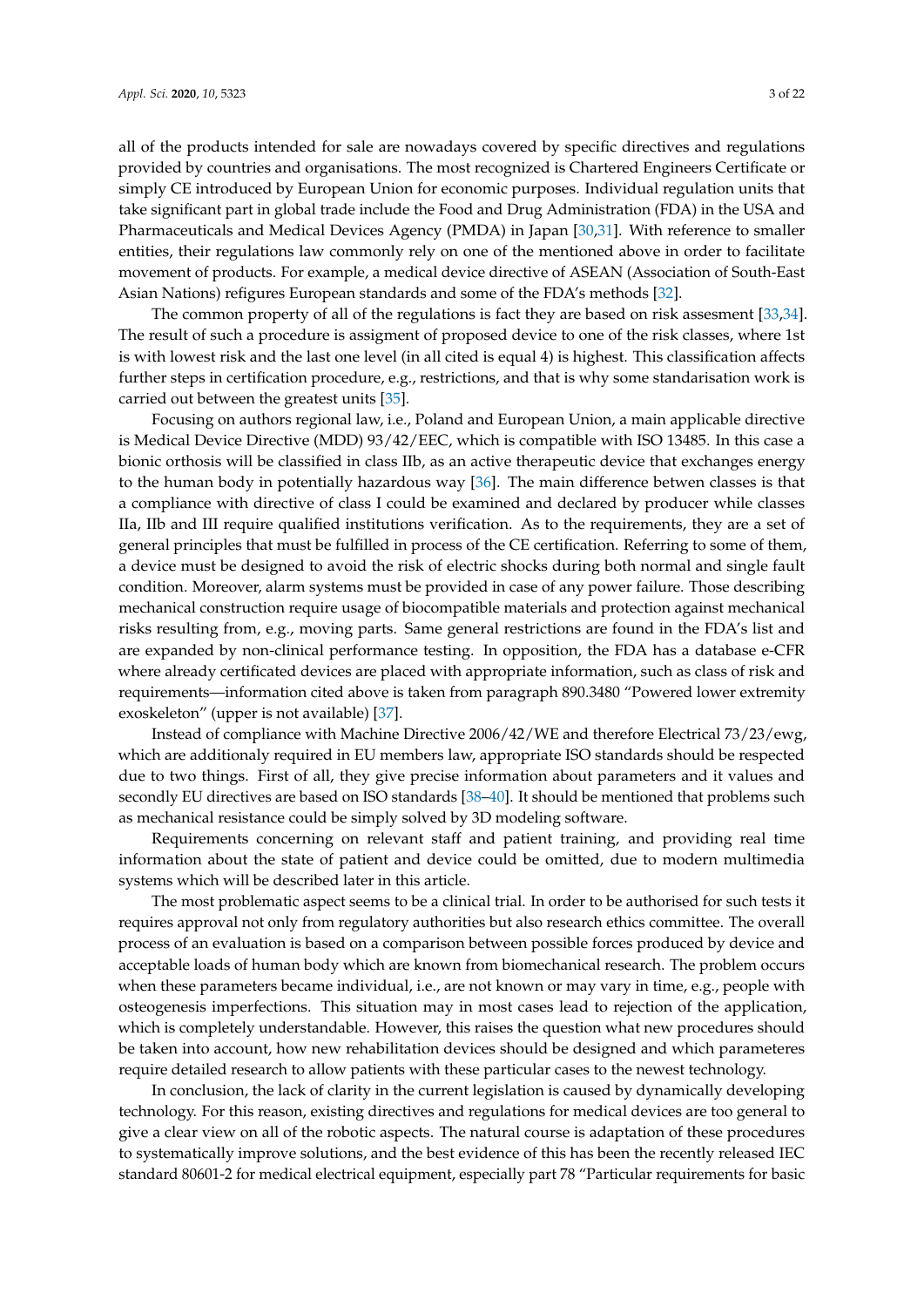safety and essential performance of medical robots for rehabilitation, assessment, compensation or alleviation" [\[41\]](#page-15-1). This will hasten an implementation of the bionic orthosis and will popularize them, which in effect will result with extended experience. Thus all of the patients will be given a chance to use modern technologies.

## **3. Mechanical Construction**

Progenitors of the modern bionic orthosis were used to improve human muscle force. They had a simple and non-autonomous control system, while the majority of current robotic technology use brain–computer interfaces [\[42](#page-15-2)[–48\]](#page-15-3). Primitive exoskeletons were unnecessarily heavy, with their weight reaching over 700 kg [\[49\]](#page-15-4). It was caused by the weight of materials and drives used in their first prototypes. The basic construction material used to build bionic orthoses in the middle of the 20th century was steel (with breaking tensile stress-to-density ratio of 75), which was because of its strength properties [\[50\]](#page-15-5). For the same reason, in combination with old type massive actuators, these devices had enormous sizes. Therefore considerations of mobile solutions had to be abandoned [\[7\]](#page-13-5).

In the last applications we can distinguish several types of motion assistance: active devices, passive device, haptic device, coaching device, active exercise and passive exercise [\[51\]](#page-15-6). The first construction is recently one of the most developed due to its multipurpose, light weight and price competitive potential [\[52\]](#page-15-7). The main features of mechanical design of such orthosis are the actuating and transmission system as well as applied materials (Figure [2\)](#page-3-0). Same as in prosthetics, weight, mobility and comfort play a significant role [\[53,](#page-15-8)[54\]](#page-15-9). However, prosthetic devices offer an additional inner space which allows placing actuators and transmission mechanisms in device contours [\[55–](#page-15-10)[57\]](#page-15-11). Thus, the choice of the actuating unit may affect the entire apparatus.

Most frequently, the elbow joint is the one which is driven directly with a motor installed on lateral side of the arm. This solution, as well as rigid transmission (e.g., n-bar linkage, gear) requires a special attention to compatibility of joint rotation axes and bionic orthosis axes. Currently, several types of mechanisms are used for this purpose, including: direct matching of joint centres, linkage for remote centre of rotation, redundant linkage structure, and serial linkage attached to distal segment [\[58\]](#page-15-12). Incorrect matching of rotation axes can lead to exoskeleton damage or limb injury [\[15](#page-13-9)[,59](#page-15-13)[,60\]](#page-16-0).

In opposition to these solutions that are very bulky or actuators cannot be placed directly in joint axis [\[61](#page-16-1)[,62\]](#page-16-2). It is possible to use flexible transmission. The best example of such appliance is a tendon driven system. In the simplest way, appropriate parts of the body are connected to motors via a Bowden cable, thus making them mostly unnoticeable and providing frictionless movement [\[63](#page-16-3)[,64\]](#page-16-4). On the other hand, the mechanism imposes an antagonistic control thereby redoubles the number of actuators. It is possible to avoid this phenomenon with pulley mechanism application, but simultaneously, as with rigid solutions, construction gets more complex and enlarged [\[65,](#page-16-5)[66\]](#page-16-6). Moreover, underactuation must be taken into account.

<span id="page-3-0"></span>

**Figure 2.** Components of a bionic orthosis - adapted with permission from Saebo, 2020 [\[67\]](#page-16-7).

Aspirations to build lighter active orthosis, which would be useful in everyday life turned engineers' attention, in the aspect of applied materials, to alloys. Similar strength properties,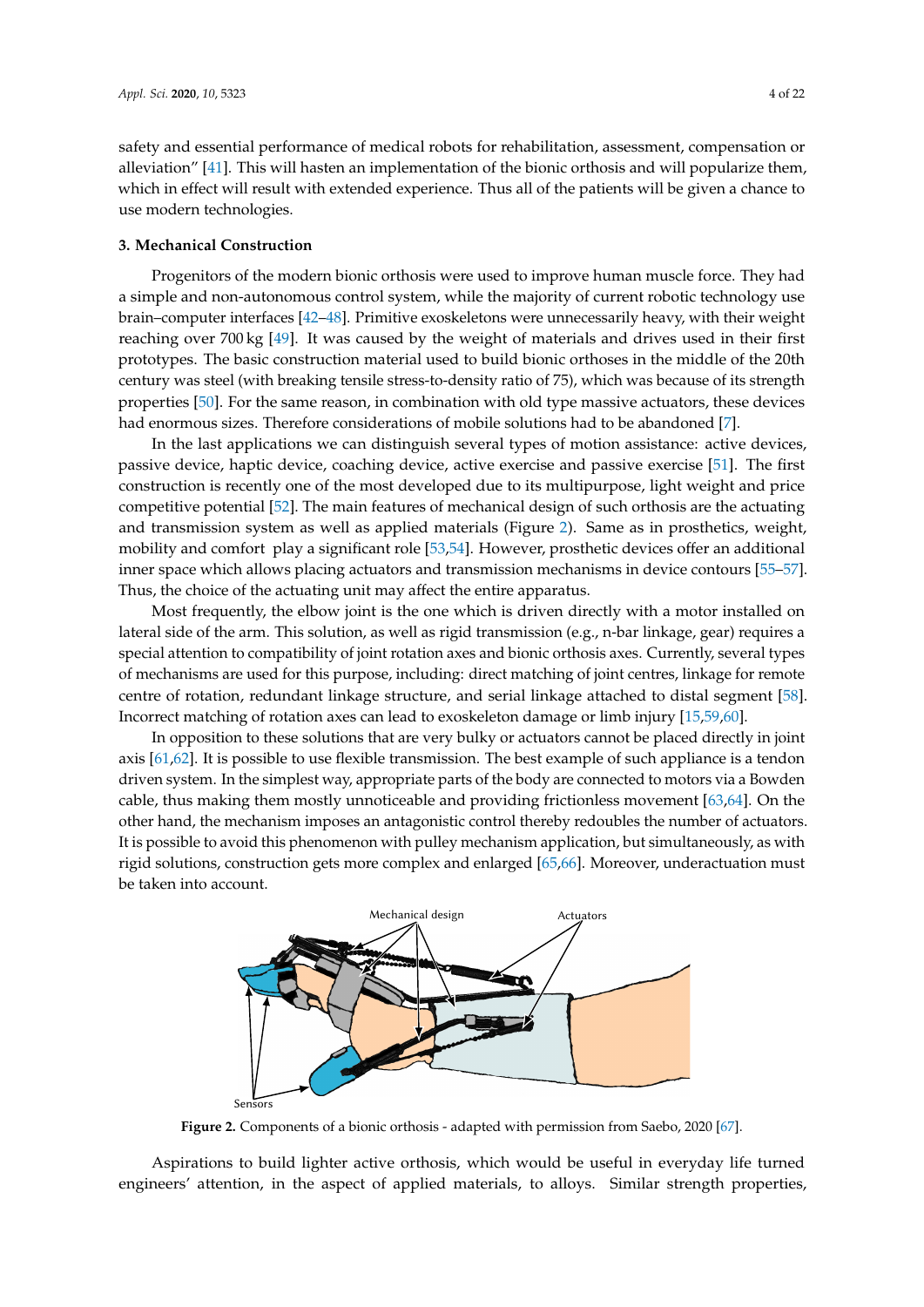significantly lower weight, and higher breaking tensile stress-to-density ratio (162) than steel were the reason why aluminium is often used in modern bionic orthoses [\[68,](#page-16-8)[69\]](#page-16-9). In general, materials used to create an exoskeleton are: bakelite, surgical stainless steel, aluminium alloys (copper, magnesium, or manganese), acrylonitrile butadiene styrene (ABS), polylactide (PLA), or shape memory alloys (SMA) [\[44](#page-15-14)[,68](#page-16-8)[,70](#page-16-10)[–75\]](#page-16-11). A compilation and comparison of properties of the aforementioned materials can be found in Table [1.](#page-4-0)

**Table 1.** Properties of materials used in the production of bionic orthoses.

<span id="page-4-0"></span>

|                 | Tensile Strength (MPa) | Yield Strength (MPa) | Density $(kg/m^3)$ | <b>Processing Difficulty</b> | Price (USD/kg) * | References   |
|-----------------|------------------------|----------------------|--------------------|------------------------------|------------------|--------------|
| Stainless steel | 500-700                | 200                  | 8000               | Medium                       |                  | [50]         |
| Aluminium alloy | 510-540                | 430-480              | 2810               | Difficult                    |                  | 68,69        |
| <b>PLA</b>      | 800                    | 70-100               | $900 - 1500$       | Easy                         |                  | [72, 73]     |
| <b>SMA</b>      | 1000                   | 200                  | 6500               | Difficult                    | 100              | [70, 71, 76] |
| Carbon fibre    | 2800-5000              | 840                  | 1600-2000          | Very difficult               | 25               | 751          |

\* Estimated values based on wholesale prices of 2016-12-05 (not applicable to SMA [\[76\]](#page-16-15)).

It is also common to produce some parts using carbon fibre to make the orthosis lighter and more durable. Only a couple of years ago there were no rehabilitation devices fully manufactured of carbon fibre because of its poor ability to resist transverse loads [\[77\]](#page-16-16). However, in recent years, a bidirectional carbon fibre was created, which is characterised by a higher ability to resist transverse loads and a high breaking tensile stress-to-density ratio (2167) [\[75\]](#page-16-11).

Formerly, a number of other materials were used [\[44\]](#page-15-14), but because of their inadequate characteristics they have been replaced by modern metal alloys and plastics. Present bionic orthoses are made of different materials depending on their purpose. Lower limb or pelvic orthoses are exposed to higher stresses compared to the orthoses of the upper limbs, therefore, metal alloys and carbon fibres are usually used due to their strength properties. Orthoses of the upper limbs are not subjected to high stress or force and, consequently, materials used in their production are lighter and their machining process is easier. For this reason, it was natural to use 3D-printed PLA and ABS in orthosis manufacture process [\[78](#page-16-17)[–83\]](#page-17-0). An additional advantage of using a 3D printer is low production cost, which can be lower than 35 USD for the entire construction—as with the prosthetics made at the Jacobi Medical Center in New York [\[84\]](#page-17-1).

## **4. Actuators Overview**

Most frequently encountered upper limb hardware systems are based on electric, hydraulic and pneumatic actuation [\[85–](#page-17-2)[90\]](#page-17-3). In the past, primitive hydraulic drives were used in exoskeletons, as it was the only type of drive that could set in motion a heavy steel frame. The aforementioned Hardiman project was composed of a complex hydraulic and electronic network. With the technology development and new materials, engineers started to adapt, first of all, new lightweight motor based drives. Moreover, the number of smart materials used as an actuator in bionic orthoses is rising increasingly. In this type of materials we can observe change of physical properties or shape under the influence of, e.g., an electric, magnetic and temperature field [\[71,](#page-16-14)[91\]](#page-17-4). An exemplary classification of described and others actuators is shown below (Figure [3\)](#page-5-0).

Easily accessible, cheap and with wide range of power and size DC motors are the most common types of drives. Compared to others, they are distinguished by extensive experience and knowledge in control methods and that is why they are used in limb exoskeletons [\[92–](#page-17-5)[94\]](#page-17-6) and in stationary rehabilitation robots [\[95–](#page-17-7)[98\]](#page-17-8).These electric actuators can be divided into two basic groups: brushed and brushless.

Brushless motors (BLDC) have much higher torque and are more compact than brushed (Table [2\)](#page-5-1), what is frequently used in elbow direct actuation [\[15](#page-13-9)[,99\]](#page-17-9), but that is not a rule and brushed motors also appear [\[87\]](#page-17-10). On the other hand, they require a dedicated control board to correctly change polarisation and so regulate speed/torque.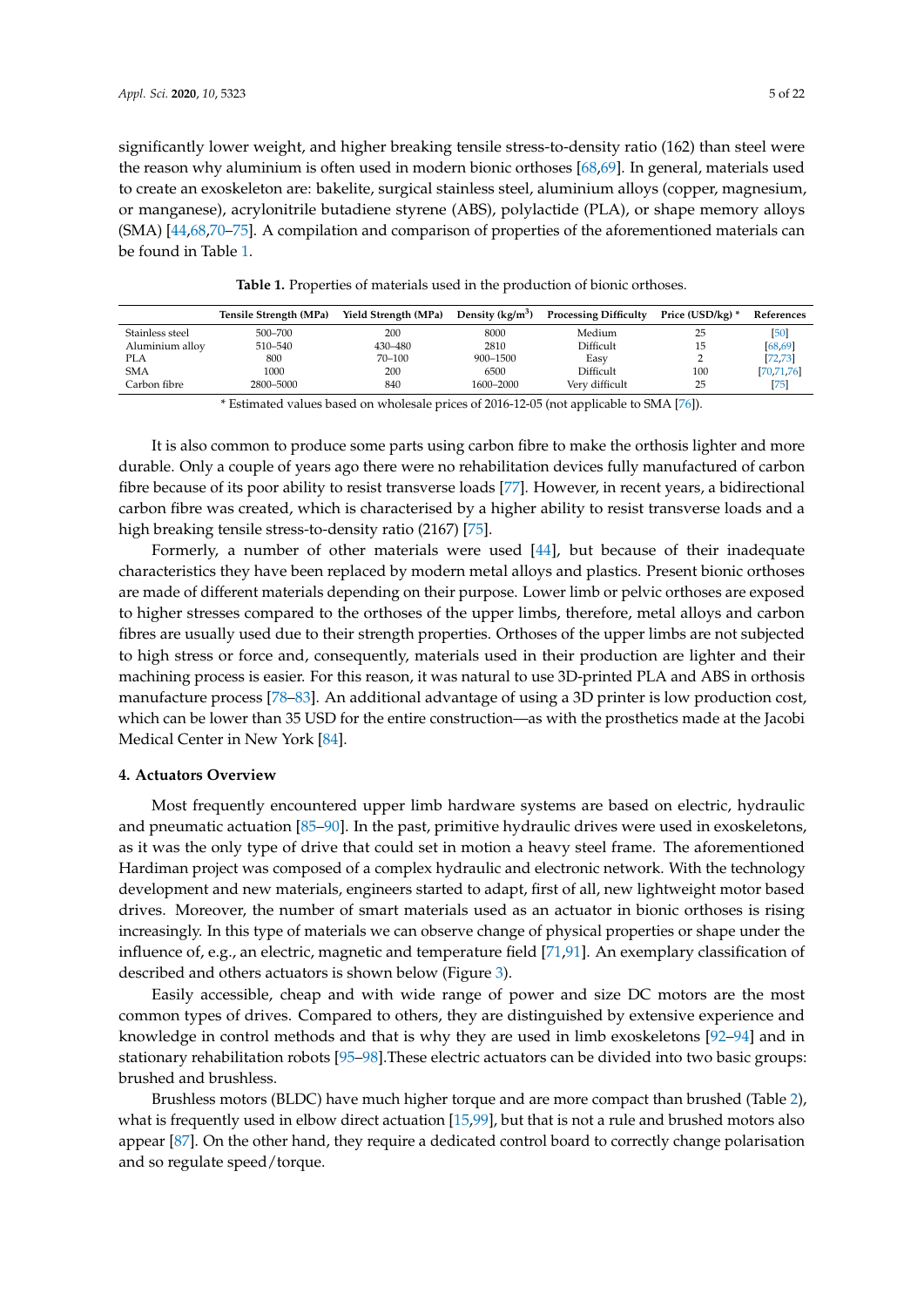<span id="page-5-0"></span>

**Figure 3.** Types of bionic orthosis drives.

Brushed motors could be simply controlled by changing the voltage level, which makes them easy applicable; however, brushes wear over time, which shortens their lifetime. They are a base for other types of actuators such as servomotors or linear actuators—devices which consist of an integrated gearbox and feedback circuit and allows for precise displacement control, speed, and acceleration of the motor shaft [\[66,](#page-16-6)[100\]](#page-17-11). It should be noted that both brushed and BLDC motors require an additional gearbox to generate appropriate power and speed [\[59,](#page-15-13)[65\]](#page-16-5)

Currently, the stepper motor is one of the simplest types of drive to control. Unfortunately, these motors have many serious disadvantages, such as discontinuous work (jumping), large dimensions (at high torque values), high energy demand, and high heat output during operation.

In reference to the next group, pneumatic and hydraulic actuators, there are no applications using this type of drive due to oversized end-effectors and additional equipment (valves, regulators, gas tank and a compressor) which results in the relatively large and bulky system. A particular type of such actuators is the McKibben muscle modelled after the human muscle. A pneumatic muscle, used in several research exoskeleton projects [\[101](#page-17-12)[,102\]](#page-17-13), is a first applied and developed drive considered as a artificial muscle, because of a human muscle properties such as light weight and elasticity [\[103](#page-17-14)[,104\]](#page-18-0). Nevertheless, it still possesses imperfections of pressurized medium actuators, more precisely, equipment requirements.

<span id="page-5-1"></span>

|                                             | <b>Power Density</b><br>(W/kg) | Torque (Nm) | <b>Dimensions</b><br>(mm)      | Weight (g) | References |
|---------------------------------------------|--------------------------------|-------------|--------------------------------|------------|------------|
| Micro Servos<br>Expert<br>Electronics SL260 | 110                            | 0.109       | $21.6 \times 11.2 \times 19.1$ | 9.1        | $[105]$    |
| Coreless motor<br>MicroMo<br>2224-012SR     | 675                            | 0.728       | $\varnothing$ 22 × 51.3        | 6          | $[105]$    |
| Artificial muscle<br>Festo                  | 46                             | ۰           | $260 \times 30 \times 30$      | 136        | $[106]$    |
| Brushless motor<br>Maxon Motors             | 125                            | 9.8         | $60 \times 59 \times 56$       | 80         | $[107]$    |
| Pololu Micro<br>Metal Gearmotor             | 914                            | 0.89        | $10 \times 12 \times 29.5$     | 10.5       | $[108]$    |
| Pololu Micro<br>Metal Gearmotor             | 136                            | 1.57        | $\varnothing$ 25 $\times$ 68   | 106        | $[108]$    |

**Table 2.** Characteristics of conventional bionic orthosis drives.

Recently, a growing interest to unconventional solutions is observed (Figure [4\)](#page-6-0). The new generation of actuators, based on phase transformation materials and activated by different stimuli, is constantly developed in order to obtain units that are more efficient and have smaller dimensions.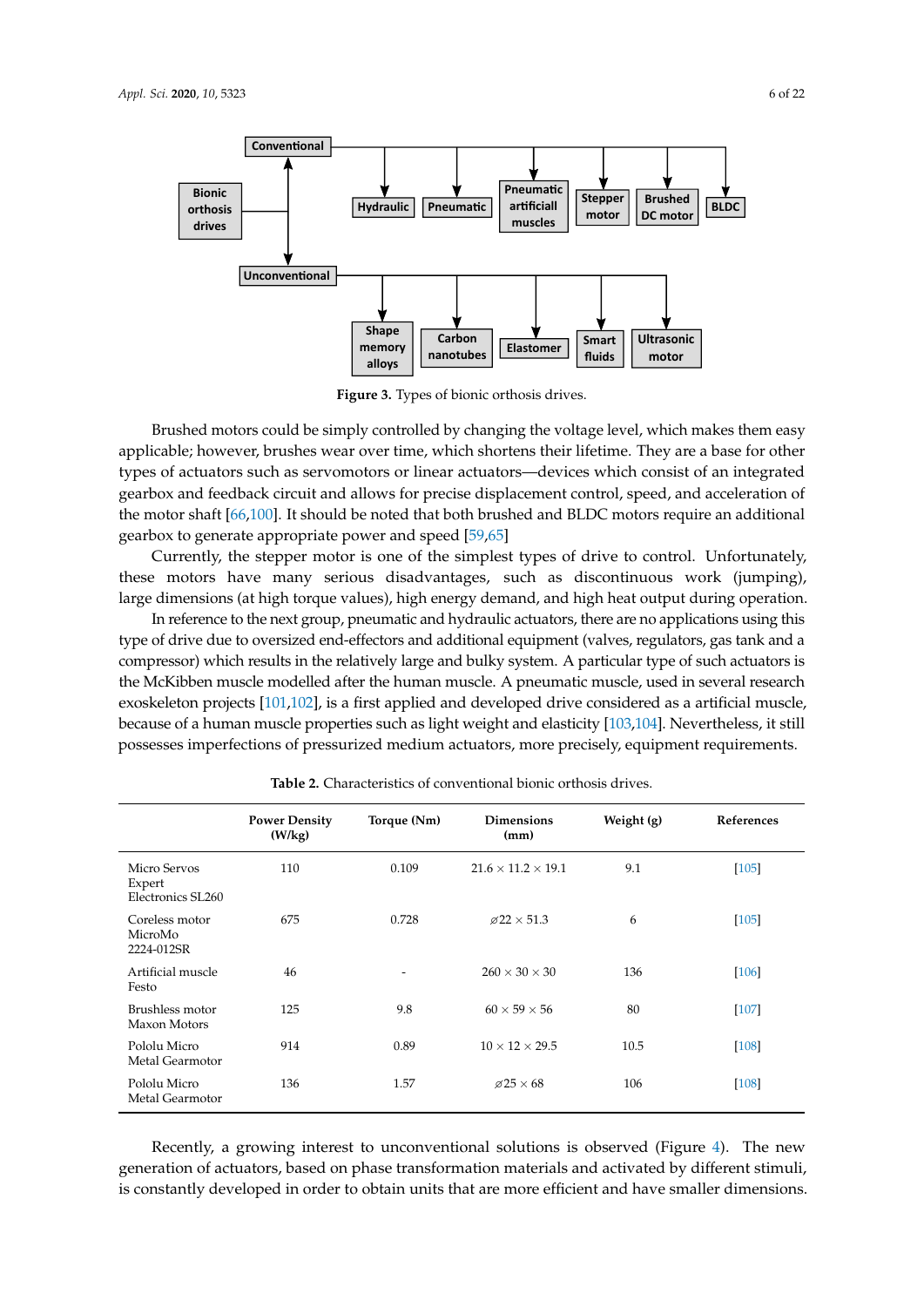These will definitely revolutionize robotics, including orthotics; however, most of them are in early design stages.

The most popular materials, which use a change in crystal lattice as the source of movement, are shape memory materials (SMA). They are activated with a temperature field, e.g., when SMA is formed to shape under an external load (martensite) and when it is heated, it will recover to original shape (austenite). Such a working principle offers silent work, small weight, high power density, long lifetime (Table [3\)](#page-7-0) and the possibility to program a shape of the material, where it is commonly used in shape of a thin wire or a spring [\[54\]](#page-15-9). Nevertheless, shape memory alloys exhibit some serious problems, where relatively slow work and high bandwidth, associated with low thermal conductivity, are the main ones [\[71](#page-16-14)[,109\]](#page-18-5). Whilst it may be used for a slow movement rehabilitation, a high hysteresis makes it difficult to control.

<span id="page-6-0"></span>

**Figure 4.** Publications on unconventional actuators.

Polymeric plastics and natural elastomers with elastic deformation capabilities are also used as materials for bionic orthoses drives. These materials increase the performance of conventional drives, such as pneumatic and hydraulic drives [\[110\]](#page-18-6). Polymers of this type possess high electrostatic features (material elongation in one direction under the applied voltage) [\[71\]](#page-16-14). There are also dielectric elastomers, which change their shape in two directions upon applied voltage [\[111\]](#page-18-7). A feature that currently disqualifies this solution is high voltage, expressed in kV, required to activate actuator [\[45,](#page-15-15)[112](#page-18-8)[,113\]](#page-18-9).

Another material for smart actuators is carbon nanotubes (CNT). The CNT find their application in many areas of technology and medicine [\[114\]](#page-18-10). In bionic orthoses, their use was proposed in the early 2000s as material for artificial muscles [\[71\]](#page-16-14). However, satisfactory parameters of CNT actuators were recorded only in the tests published by Gendron et al. in 2016. The study created carbon nanotube polymer actuators containing metal chalcogenides: boron nitride (*BN*), tungsten disulphide (*WS*2), and molybdenum disulphide (*MoS*2). These supplements have a positive effect on elasticity, and increased strain and blocking force. CNT have good strength properties, especially the tensile strength is extremely impressive.

Intelligent fluids are also used in the production of bionic orthosis drives. Unluhisarcikli et al. [\[115\]](#page-18-11) used electrotherapeutic fluid as an actuator in an upper limb rehabilitation robot. This material changes its dynamic viscosity under the influence of an electric field. Magnetorheological fluid (MRF) is a substance composed of ferromagnetic particles, which change their dynamic viscosity under the influence of a magnetic field. This substance was expected to improve drive operation in a hand exoskeleton [\[116\]](#page-18-12); however, they can be only applied in stationary devices due to required additional equipment, the same as in pneumatic/hydraulic case.

There are many other drive technologies that may be used in bionic orthosis, but for many reasons they are not able to be applied yet or were already tested and resulted in some objections. For example, an ultrasonic motor, characterised by high torque at low speed, was examined by WOTAS researchers who found a problem with tracking slow voluntary movements [\[117\]](#page-18-13). Another example, piezoelectrics,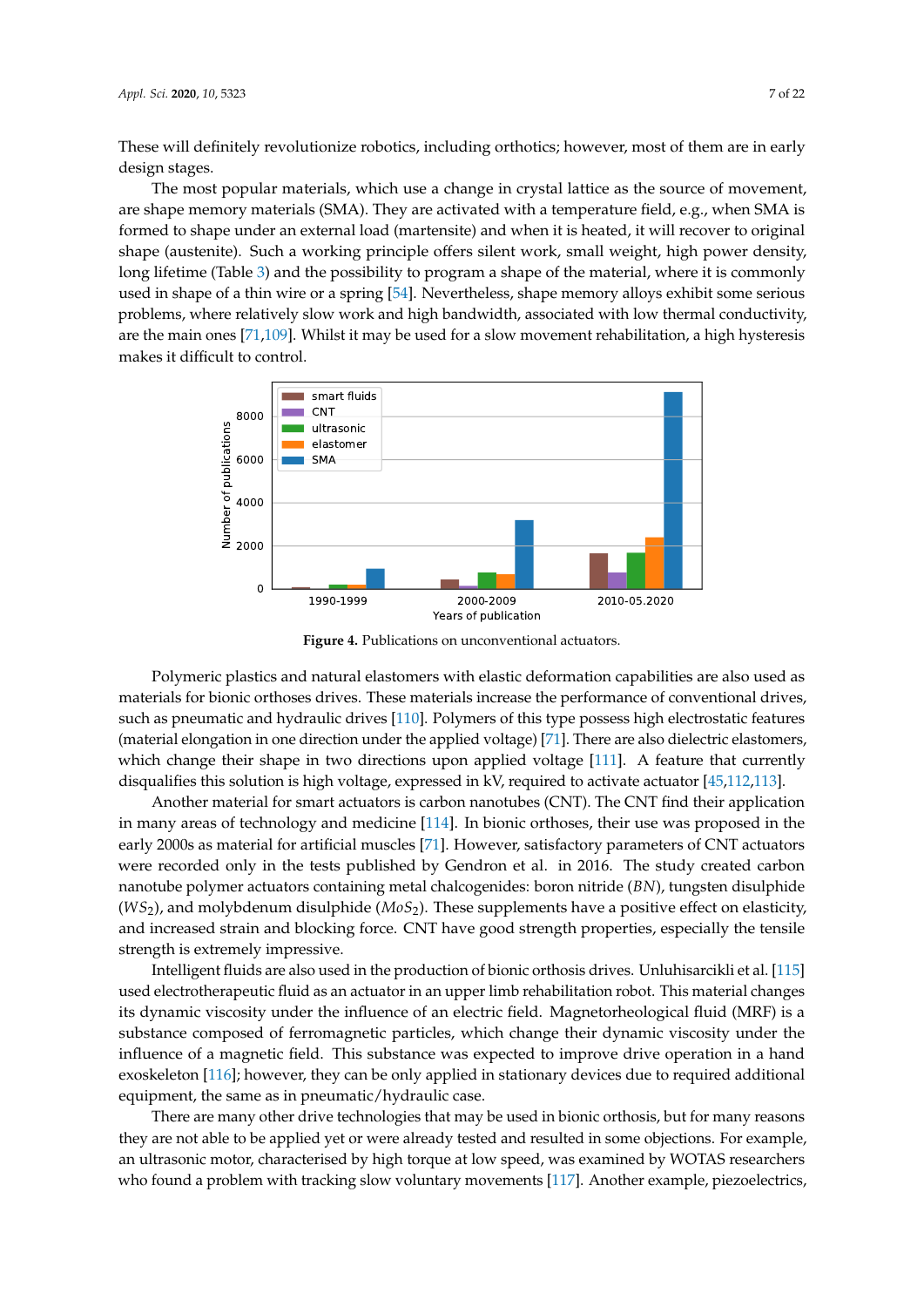although simple structures with low rates of energy demand and precise operation, exhibit a very low force capability [\[118\]](#page-18-14). Same with ionic polymers, which, in opposition to the aforementioned examples, the main disadvantages of are the liquid environment of the actuator [\[112](#page-18-8)[,119\]](#page-18-15).

Taking into account above comparison of both conventional and unconventional actuators, a DC motor is, for this time, the best choice as a driving unit because of its low price, many control methods and universality (wide range of parameters, servomotors, linear actuators). However, in reference to the statistic from Figure [4,](#page-6-0) all the research progress of artificial muscles should be followed as it will dominate the actuators market, primarily affecting lightweight devices with high mobility levels, such as bionic orthoses.

<span id="page-7-0"></span>

|                  | <b>Power Density</b><br>(W/kg) | Average<br>Efficiency $(\% )$ | Density $(kg/m^3)$ | <b>Product Life</b><br><b>Cycle</b> (Number<br>of Cycles) | <b>References</b>   |
|------------------|--------------------------------|-------------------------------|--------------------|-----------------------------------------------------------|---------------------|
| <b>SMA</b>       | 1000-50,000                    | $<$ 5                         | 6450               | $10^{7}$                                                  | [71, 109]           |
| <b>CNT</b>       | $10 - 270$                     | >22                           | 1000               | 140,000 33%<br>reduction                                  | [71, 114, 120, 121] |
| Elastomer        | 500-5000                       | 25                            | 1000               | $10^{7}$                                                  | [71, 110, 111]      |
| <b>MRF</b>       | 690                            | $NDA*$                        | 3000               | $NDA*$                                                    | $[116]$             |
| Ultrasonic motor | 36                             | 18-80                         | 1620               | $NDA*$                                                    | [117, 122]          |

**Table 3.** Characteristics of unconventional bionic orthosis drives.

\* No data available.

#### **5. Sensory System**

Sensors corresponding to human senses are a necessary equipment for a bionic orthosis as both play control and safety functions. They allow the patient and physiotherapist to determine forces, which are essential for proper functioning of the orthosis/exoskeleton system and providing protection against injury. Exoskeletons share the same transducer technologies as other robotics.

We can designate several popular sensor technologies: touch sensors, encoders, force/torque sensors, relative position sensors, absolute position sensors and distance sensors. Moreover, different sets of cameras are used more often for distance measurement or shape recognition and interpretation. Lee et al. [\[123\]](#page-18-19) divided sensors into two basic groups: position-movement and force-pressure sensors. The first group includes: encoders, linear variable differential transformers, potentiometers, accelerators, inclinometers, magnetic sensors, electro-goniometers, and MEMS Inertial Sensor Devices. The second group includes: strain gauges, force/torque sensors, pressure sensors, piezoelectric sensors, piezoresistive polymers, and capacitive force sensors. A basic comparison of tranducer technologies used in orthoses is presented in Table [4.](#page-8-0)

First of all, limit switches should be installed in all moving parts of a bionic orthosis, which cut off power supply to the orthosis in an emergency situation (e.g., when the inclination limit is exceeded). These sensors are passive type—they do not affect the control (no feedback) and operate only in two positions (on or off), without intermediate states. The electrical limit switches have a very short response time, which makes them ideal for protection against undesirable inclination of a bionic orthosis. They also support first level safety mechanism—passive mechanical end stops [\[124\]](#page-18-20).

The Hall effect sensor was used by Wege et al. to measure inclination angles of individual parts of an orthosis [\[125\]](#page-18-21). Scientists used also a force sensor acting in three planes with the accuracy of 0.08 N to control strength of joints in an arm exoskeleton [\[126\]](#page-18-22). An important element of the bionic upper limb orthosis is the hand grip force measurement, consequently a special sensor was designed for this task [\[127\]](#page-19-0). Its purpose is to adjust the hand grip force to prevent damaging the grasped object. For this purpose, a Von Frey hair (a monofilament fibre) was used. Thanks to that, the sensor senses pressure as low as  $0.087 \text{ N/mm}^2$ .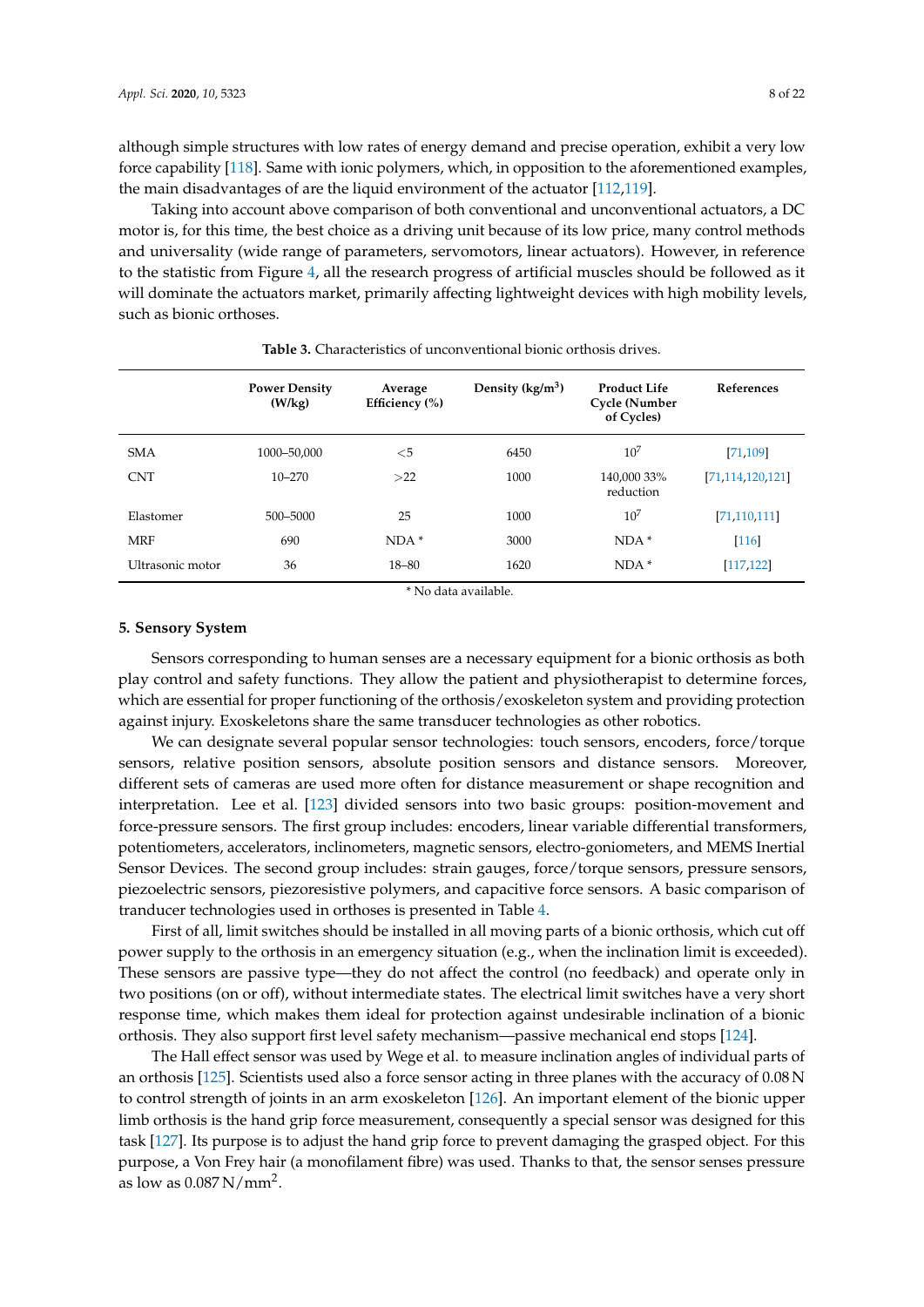<span id="page-8-0"></span>

| <b>Sensor</b>                   | Main Advantage                         | <b>Main Drawback</b>                                     | <b>Usefulness in Bionic</b><br>Orthoses |
|---------------------------------|----------------------------------------|----------------------------------------------------------|-----------------------------------------|
| Touch sensor                    | Feedback improvement                   | Complex                                                  | Optional                                |
| Force/torque sensor             | Could be estimated by the<br>current   | Difficulties in measurement<br>in dynamic conditions     | Yes                                     |
| Encoder                         | Simplicity                             | Relatively big                                           | Yes                                     |
| Accelerometer                   | Versatility                            | Limited accuracy of<br>determining device<br>orientation | Yes                                     |
| Inclinometer                    | Simple posture control                 | Usefull in specific<br>conditions                        | Optional                                |
| Gyroscope                       | Precision                              | Requires additional<br>electronics                       | Yes                                     |
| Distance sensor                 | Protection against breakage            | Need to use several sensors                              | Optional                                |
| Camera for shape<br>recognition | Increases rehabilitation<br>efficiency | Expensive                                                | Optional                                |

#### **Table 4.** Sensors used in bionic orthoses.

In research associated with balance assistance of a hip exoskeleton robot the control strategy is based on sensors data as interaction force between exoskeleton and human thigh (force sensors), posture detection (inertial measurement units), ground contact detection (pressure insoles) [\[128\]](#page-19-1). Some of these sensors can be successfully implemented in upper-limb orthosis control system.

Some robotic devices can have a camera that recognises shapes using advanced algorithms. Use of the camera is designed to adjust the strength when gripping and lifting objects. The most important tasks of shape recognition algorithms are: extracting the object from the environment, determining the distance and position of the object, and passing this information as soon as possible to the main processor. However, those operations require advanced algorithms and are suitable for stable and repeatable conditions [\[108\]](#page-18-4).

Virtual Sensors allow to estimate the robot/user interaction force and motion [\[129\]](#page-19-2). It is cheaper and equally effective alternative to standard contact force and motion sensors. The Virtual Sensors design is based primarily on position sensors, such as optical encoders or linear potentiometers.

In the case of pneumatic artificial muscle, Tjahyono et al. [\[130\]](#page-19-3) proposed additional sensors. One of them is a ring entwining the artificial muscle made of a conductive elastomer. It measures changes in electrical conductivity when the pressure in the artificial muscle increases, thus determining the circumference displacement. The other sensor is a carbon-fibre nylon equipped with a sliding electrode and two end-fix electrodes. A sensor of this type is a flexible potentiometer responsible for measuring longitudinal displacement of the artificial muscle. Another example is a polypropylene deformation sensor that measures electrical conductivity (changing with the change of polymer chain length) to obtain information on deformation.

# **6. Control System Feedback**

Feedback of different signals was not used in control systems at early exoskeletons development. In those times, robots were built with master/slave control systems. A breakthrough in the field of exoskeleton system control was the use of an interaction force between the human body and the exoskeleton system [\[131\]](#page-19-4). Nowadays, most of rehabilitation devices do not use feedback. Instead, they rely only on the physiotherapist's judgement and actions, sometimes being able to pass information about the patient's condition (based on biochemical signals) and current parameters of the device. This situation can be deemed inadequate, because rehabilitation systems should use biochemical signals obtained from the rehabilitated person to adjust their operation. In this case the physiotherapist could only perform a supervisory function (Triggered Passive Control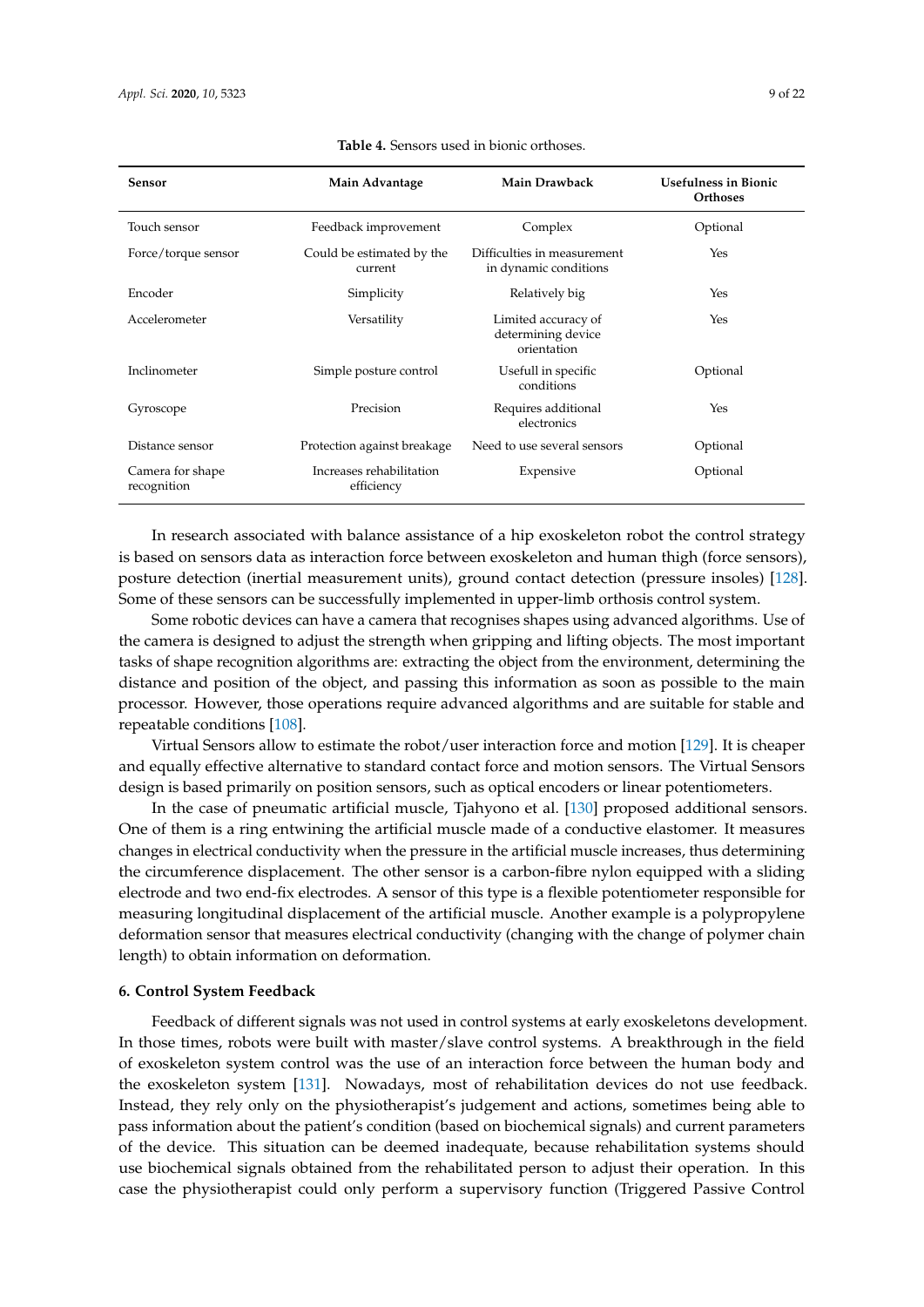<span id="page-9-0"></span>

**Figure 5.** Types of rehabilitation systems: (**a**,**b**) no feedback—open loop, (**c**) classical feedback—closed loop, (**d**) full biofeedback—closed loop.

There are many measures to register change in a person's physiological state and the most common are: electromyography (EMG), electroencephalography (EEG), electrodermal activity (galvanic skin response—GSR or electrodermal response—EDR), slow cortical potential (SCP), hemoencephalography (HEG), heart rate variability (HRV), respiratory sinus arrhythmia (RSA), as well as other respiratory and temperature biofeedback [\[27\]](#page-14-2).

The most frequently used signal to recognise stimuli is the EMG. For years, EMG has been used to control an exoskeleton in tasks, like supporting movements [\[137\]](#page-19-7) or rehabilitation [\[138\]](#page-19-8). High efficiency of EMG signals used in control is presented by Palkowski et al. [\[139](#page-19-9)[,140\]](#page-19-10). However, interferences, which occur during signal processing, can lead to system malfunction. For this reason, different types of filtration are used. The most common of them are: Hilbert transform [\[141\]](#page-19-11), Fourier transform [\[142\]](#page-19-12), and continuous wavelet transform [\[143,](#page-19-13)[144\]](#page-19-14).

EEG is used as a control signals in a brain–computer interface (BCI), which allows the patient to control the rehabilitation process directly by using brain waves. An extensive literature review of EEG-based BCIs has been prepared by [\[145\]](#page-19-15). High performance of computer control systems based on EEG has been proven, i.e., by Cantillo-Negrete et al. [\[146\]](#page-20-0). The results give hope for faster and more effective rehabilitation for people with cerebral palsy [\[147,](#page-20-1)[148\]](#page-20-2). Along with many advantages of using EEG to control a bionic orthosis, this method has one basic defect—control is very complex and requires long-term preparation from a patient [\[149\]](#page-20-3). Scientists are trying to solve this problem by using hybrid BCI systems [\[150\]](#page-20-4). The popularity of EEG as a control signal is increasing, which can be depicted by how many studies are focused on it every year (Figure [6\)](#page-9-1).

<span id="page-9-1"></span>

**Figure 6.** Publications on bionic orthosis control signals.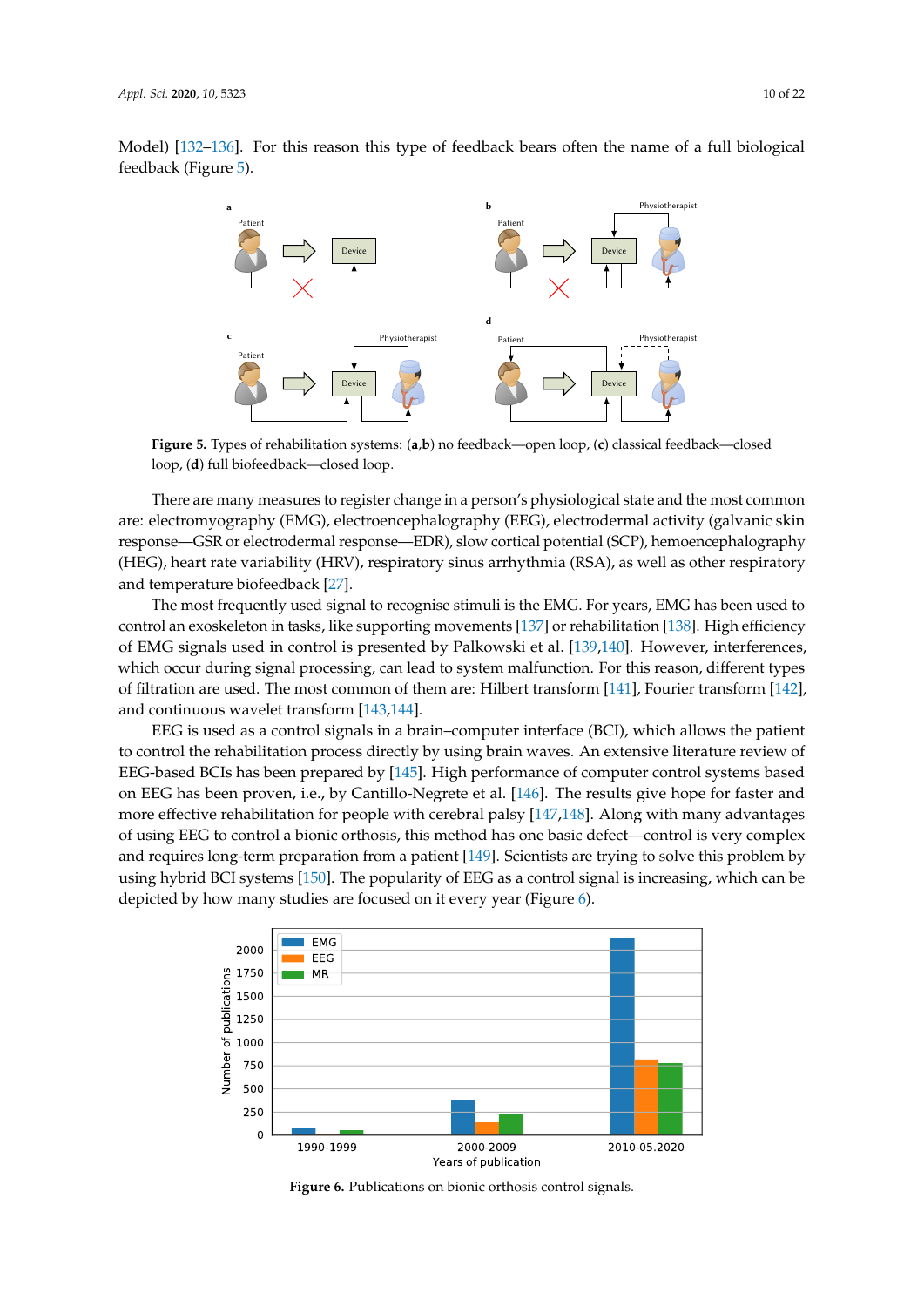A novel control method is the use of neuroimaging by functional magnetic resonance imaging (fMRI). With this method, brain activity can be visualised while performing actions and processed into control signals [\[96\]](#page-17-15). At the moment, the method is only a concept and cannot be implemented due to technological limitations. Another way to control a bionic orthosis are signals derived from relative changes in blood flow volume. The data measured by impedance plethysmography are -=the electrical impedance variability caused by the flow of blood through the studied area. The measuring method requires placing at least four electrodes—two voltage and two current electrodes—in the studied area (e.g., the upper limb) [\[151\]](#page-20-5).

A similar form of medical examination of myocardial function is an electrocardiogram (ECG). ECG records the potential difference between two electrodes located on the torso, being in fact the electrical activity of the myocardium. ECG signals provide a wide range of information on the degree of strain and fatigue of the monitored organism. ECG might be performed with phonocardiography (PCG), which records biomechanical cardiac activity on the basis of sound signals [\[152\]](#page-20-6). Reading signals using this method is a simple task and can be done with a simple instrument. In medical research, PCG is not widely used and has not been developed for many years. Its main disadvantage is disturbances detected by the phonocardiograph, which hinder the analysis of the results. However, a method for classifying sound signals was proposed by Redlarski et al. [\[153\]](#page-20-7), thanks to which the basic defect of the above test can be eliminated. This allows PCG to be successfully used to control a bionic orthosis.

#### **7. Modern Computer Methods in Medical Engineering**

#### *7.1. Machine Learning*

Jagodnik et al. [\[154\]](#page-20-8) demonstrated the use of reinforced learning in rebuilding muscle memory in patients with spinal cord injury who were using functional electrical stimulation (FES). Bionic orthoses can also benefit from machine learning. The idea of using reinforced learning in rehabilitation aims at maximising the effectiveness of the treatment. This is possible thanks to the personalisation of the device, which minimises the impact of bionic orthotics on the patient (appropriate adjustment of force). Celadon et al. [\[155\]](#page-20-9) compared three methods of machine learning: linear discriminant analysis classifier (LDA), common spatial patterns proportional estimator (CSP-PE), and thresholding algorithm (THR). The aim of that study was to isolate signals from EMG, responsible for the movement of individual fingers of a healthy person, to improve the therapy with rehabilitation robots. The best results, with a small number of electrodes (up to 24), were obtained for the CSP-PE classifier. In another survey, the support vector machine classifier (SVM), improved by the cuckoo search swarm algorithm, was used for hand gesture recognition [\[140](#page-19-10)[,156\]](#page-20-10). The results turned out to be very satisfying, providing 98.12% correct classification. Other widely used classification methods are: adaptive neuro-fuzzy inference system (ANFIS) [\[157\]](#page-20-11), *K* nearest neighbours algorithm (KNN) [\[158\]](#page-20-12), and decision tree (DT) [\[159\]](#page-20-13). We believe that the use of other machine learning methods like Multilayer Perceptron (MLP) or Random Forest (RF) can be very effective as in the case of our previous research [\[140](#page-19-10)[,156](#page-20-10)[,160\]](#page-20-14).

A common problem during rehabilitation is the loss of concentration and decrease in engagement during repetitive activities, which can lead to less effective treatment. To overcome this problem, a conceptual measurement and stimulation system of patient engagement (the smart learning mechanism—SLM) was proposed [\[161\]](#page-20-15). The SLM made use of comprehensive signal processing systems and machine learning techniques. Regression models based on artificial neural networks and a naive Bayesian classifier (NB) were used in the study to compare performance [\[161,](#page-20-15)[162\]](#page-20-16), which showed the superiority of the NB method. The NB was less susceptible to deviations of input signals and showed greater accuracy regardless of the number of outputs. However, both methods should be compared experimentally to confirm their suitability.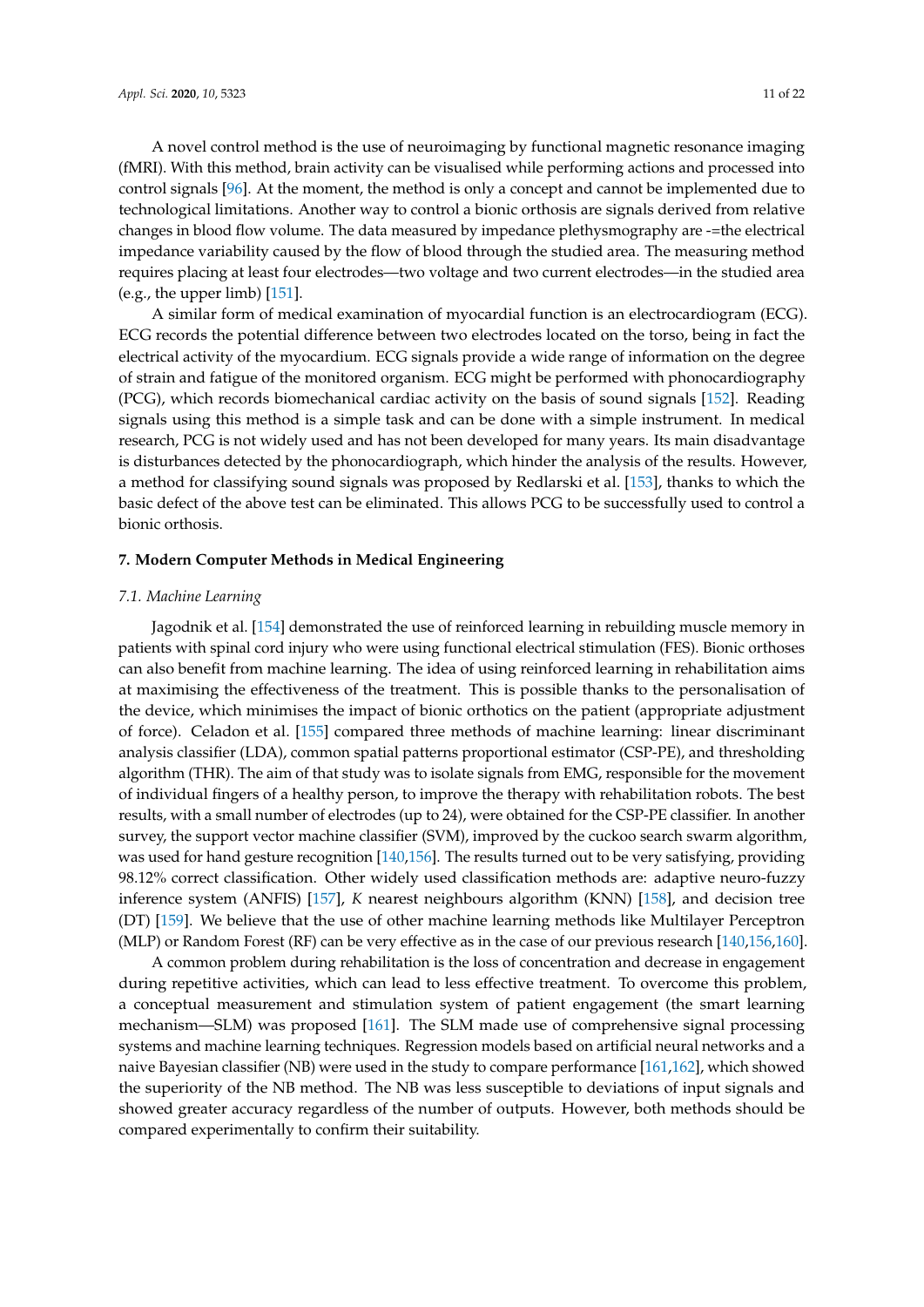## *7.2. Multimedia Systems*

The use of multimedia systems is becoming more common in physical rehabilitation. The growing popularity of this solution is associated with research showing the positive effects of this method compared to traditional methods of rehabilitation [\[163–](#page-20-17)[167\]](#page-21-0). The use of multimedia systems allows for: increasing immersion going beyond the sphere of physiological sensations (into the sphere of psychological feelings) and to integrate the received sensations using the senses hearing, sight, and touch. The main advantages of using VR in rehabilitation are: increased patient motivation, accuracy of movement mapping, and cognitive fidelity. Focusing on multitasking does not require constant supervision of a physiotherapist, progress monitoring, the option to repeat the same exercise repeatedly checking its correctness and option to save the patient's profile in the system. However, you cannot be completely sure of the effectiveness of using multimedia systems in rehabilitation. In Australia, extensive research was carried out that did not show a significant impact of the use of multimedia systems on the effects of physical rehabilitation [\[168\]](#page-21-1). The main conclusion of the effectiveness of the use of multimedia systems in rehabilitation is that therapy should be tailored to the individual patient and there is no ideal solution for each clinical case.

#### **8. Summary and Conclusions**

The article presents state-of-the-art, medical device regulations and prospects for the development of a mechanical design, actuator technology, sensor systems, control systems, and computer methods in medical engineering. Moreover, current technical solutions, as well as forecasts on improvement, for exoskeletons are presented and reviewed. The review presented might be the cornerstone for future research on advanced rehabilitation engineering technology, such as an upper limb bionic orthosis. All significant elements described in the paper are summarised in Figure [7.](#page-12-0)

At the current level of mechanical technology development, upper limb bionic orthosis should be constructed in a manner that is as close as possible to the construction of the human limb. For this reason, direct matching of joint centres' mechanism should be used. Depending on the application (cheap and quick to construct or light and durable), the materials adapted to standard 3D printing and carbon fibre should be taken into account as the construction materials. Moreover, the brushless DC motors or artificial muscles for conventional and unconventional drives, respectively, are the best choices for selecting direct matching of joint centres.

Control systems should be based on EMG signals as biofeedback because it allows to create a simple and quick-to-learn bionic orthosis management system with machine learning. Most used machine learning algorithms are characterised by high efficiency in medical engineering and do not take much computational power. Requirements regarding sensors in bionic orthoses are not excessive, but they fulfill an extremely important role in control and ensuring patient safety.

The use of bionic orthoses in rehabilitation will significantly shorten the duration of therapy, contributing to better treatment of limbs. For this reason, the development of exoskeletons used for medical applications is essential. The design of this type of robotic orthoses should be efficient, easy to operate, and compact. There is a possibility of coupling the orthosis with a multimedia system, which will probably significantly improve the effectiveness of treatment. These features are necessary to popularise exoskeletons for rehabilitation applications in the future.

The most important elements for bionic orthoses are: control system, drives, and sensors. Depending on the application of the exoskeleton, other goals should be set: precision of movements, light and compact design, or high power consumption. In the case of bionic orthoses used for rehabilitation, the key features are the precision of the exercise and the ability to adjust the power to the level of fatigue/involvement of the patient. These features will shorten the period of medical care for rehabilitated people. Additionally, advanced control systems can oversee the course of rehabilitation exercises.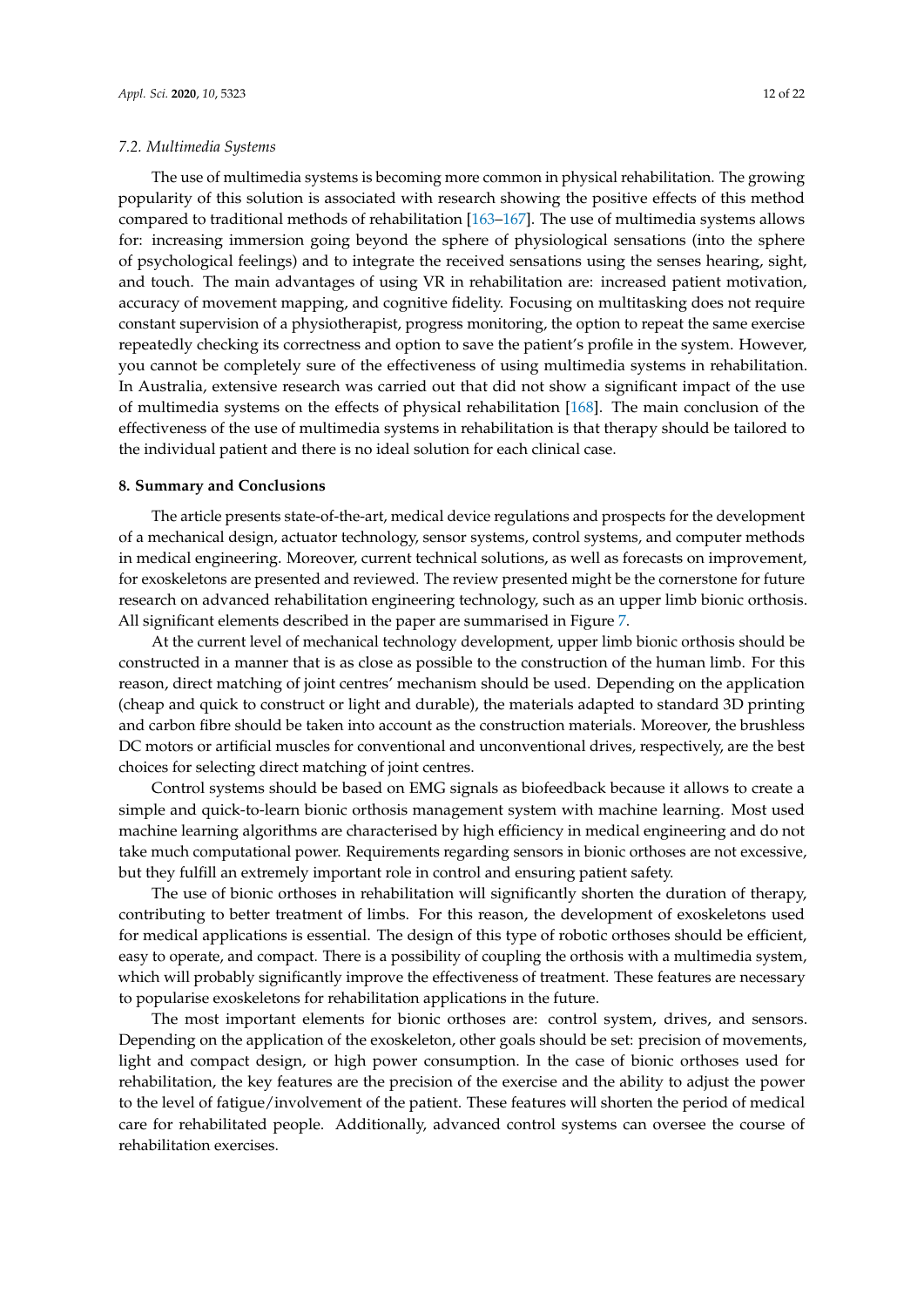

<span id="page-12-0"></span>Figure 7. Summary of the main bionic orthosis elements described in the paper. Grey blocks indicate elements that are essential for future development of orthoses.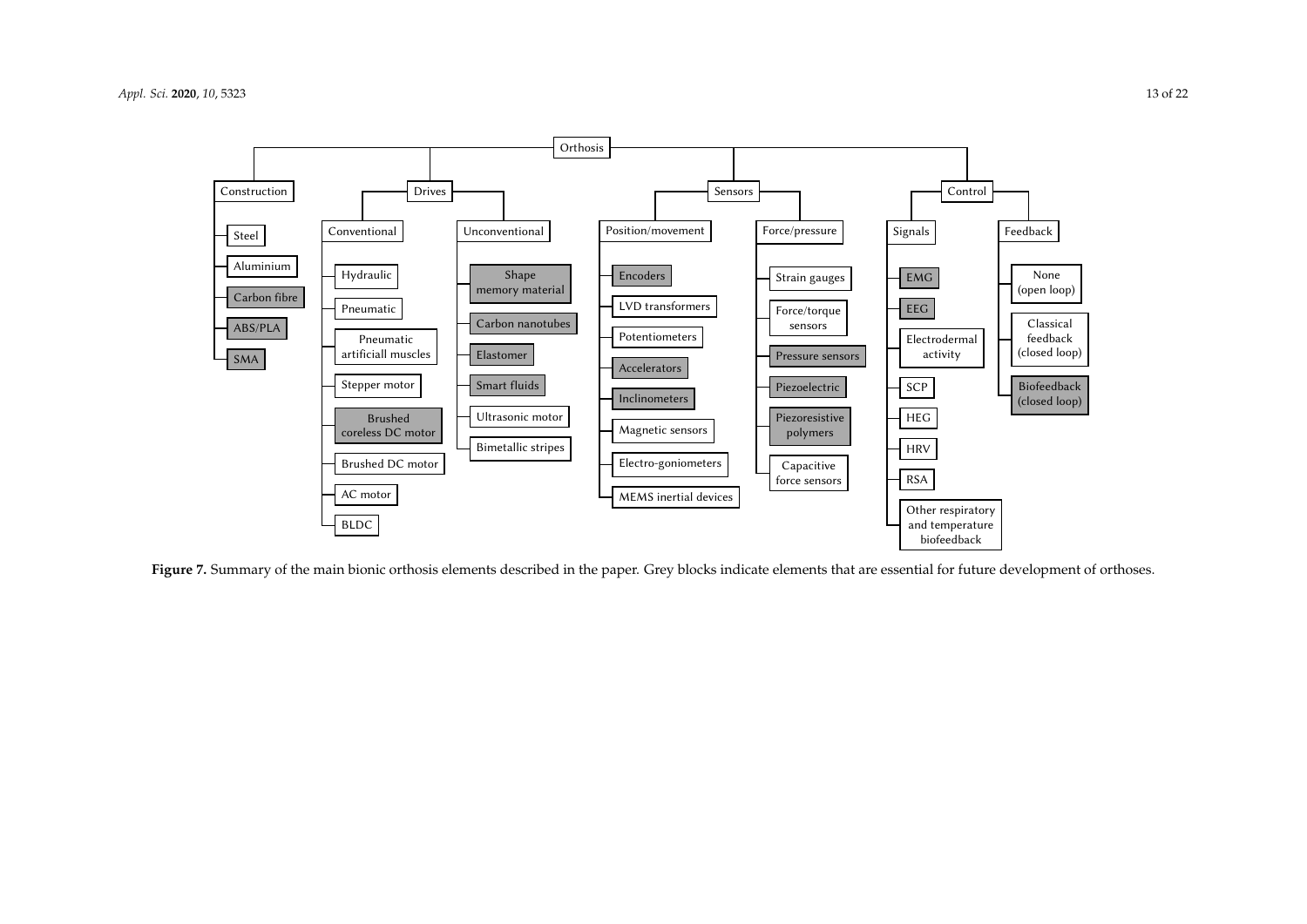The biggest challenge in developing a fully usable rehabilitation orthosis is to hybridize all the systems described. That is an issue that requires further research. Without thorough research it is not possible to determine which solutions will be the most effective. An additional challenge is the individualisation of orthosis with the use of scanners and 3D printers. Taking into account the previously mentioned factors, an optimal solution is sought between a personalized and a universal device. According to the reaserch team, there is only one—the development of a universal drive, sensors and control system and the individual selection of mechanical parts. Thanks to this approach, high patient comfort will be possible and costs will be acceptable for rehabilitation clinics.

**Author Contributions:** Conceptualization, G.R. (Grzegorz Redlarski) and G.R. (Gustaw Rzyman); methodology, G.R. (Gustaw Rzyman) and J.S.; software, A.P. and G.R. (Gustaw Rzyman); validation, G.R. (Gustaw Rzyman), J.S. and A.P.; formal analysis, G.R. (Gustaw Rzyman) and J.S.; investigation, G.R. (Gustaw Rzyman) and J.S.; resources, G.R. (Gustaw Rzyman) and J.S.; data curation, G.R. (Gustaw Rzyman), J.S. and G.R. (Grzegorz Redlarski); writing—original draft preparation, G.R. (Gustaw Rzyman) and J.S.; writing—review and editing, G.R. (Grzegorz Redlarski); visualization, G.R. (Gustaw Rzyman), J.S. and A.P.; supervision, G.R. (Grzegorz Redlarski); project administration, G.R. (Grzegorz Redlarski); funding acquisition, G.R. (Grzegorz Redlarski) and G.R. (Gustaw Rzyman). All authors have read and agreed to the published version of the manuscript.

**Funding:** This research received no external funding.

**Conflicts of Interest:** The authors declare no conflict of interest.

# **References**

- <span id="page-13-0"></span>1. Jefferson, G. The Mind of Mechanical Man. *BMJ* **1949**, *1*, 1105–1110. [\[CrossRef\]](http://dx.doi.org/10.1136/bmj.1.4616.1105) [\[PubMed\]](http://www.ncbi.nlm.nih.gov/pubmed/18153422)
- <span id="page-13-1"></span>2. Čapek, K. Rossumovi Univerzální Roboti (Rossum's Universal Robots); Animedia Company: Prague, Czech Republic, 2014; p. 89.
- 3. Kinyon, K. The Phenomenology of Robots: Confrontations with Death in Karel Capek's "R.U.R.". ˇ *Sci. Fict. Stud.* **1999**, *26*, 379–400.
- <span id="page-13-2"></span>4. Hockstein, N.G.; Gourin, C.G.; Faust, R.A.; Terris, D.J. A history of robots: From science fiction to surgical robotics. *J. Robot. Surg.* **2007**, *1*, 113–118. [\[CrossRef\]](http://dx.doi.org/10.1007/s11701-007-0021-2) [\[PubMed\]](http://www.ncbi.nlm.nih.gov/pubmed/25484946)
- <span id="page-13-3"></span>5. Andry, N. *L'Orthopédie ou l'art de Prévenir et de Corriger dans les Enfans, les Difformités du Corps*; Chez La Veuve Alix: Paris, France, 1741; p. 348.
- <span id="page-13-4"></span>6. Lovett, R.W.; Boston, M.D. The History of Scoliosis. *J. Bone Jt. Surg.* **1913**, *2*, 54–62.
- <span id="page-13-5"></span>7. Fick, B.R.; Makinson, J.B. *Final Report on Hardiman I Prototype for Machine Augmentation of Human Strength and Endurance*; Technical Report; General Electric Company: New York, NY, USA, 1971.
- <span id="page-13-6"></span>8. Boldt, K. Three Axis Mechanical Joint for a Power Assist Device. U.S. Patent 5,282,460, 1 February 1994.
- <span id="page-13-7"></span>9. Salter, R.B.; Hamilton, H.W.; Wedge, J.H.; Tile, M.; Torode, I.P.; O'Driscoll, S.W.; Murnaghan, J.J.; Saringer, J.H. Clinical application of basic research on continuous passive motion for disorders and injuries of synovial joints: A preliminary report of a feasibility study. *J. Orthop. Res.* **1983**, *1*, 325–342. [\[CrossRef\]](http://dx.doi.org/10.1002/jor.1100010313)
- <span id="page-13-8"></span>10. Díaz, I.; Gil, J.J.; Sánchez, E. Lower-Limb Robotic Rehabilitation: Literature Review and Challenges. *J. Robot.* **2011**, *2011*. [\[CrossRef\]](http://dx.doi.org/10.1155/2011/759764)
- 11. Lum, P.S.; Burgar, C.G.; Van Der Loos, M.; Shor, P.C.; Majmundar, M.; Yap, R. MIME robotic device for upper-limb neurorehabilitation in subacute stroke subjects: A follow-up study. *J. Rehabil. Res. Dev.* **2006**, *43*, 631–642. [\[CrossRef\]](http://dx.doi.org/10.1682/JRRD.2005.02.0044)
- 12. Housman, S.J.; Le, V.; Rahman, T.; Sanchez, R.J.; Remkensrneyer, D.J. Arm-training with T-WREX after chronic stroke: Preliminary results of a randomized controlled trial. In Proceedings of the 2007 IEEE 10th International Conference on Rehabilitation Robotics (ICORR '07), Noordwijk, The Netherlands, 13–15 June 2007; pp. 562–568. [\[CrossRef\]](http://dx.doi.org/10.1109/ICORR.2007.4428481)
- 13. Roceso. *Arm and Hand Rehabilitation Devices*; Roceso Technologies: Singapore, 2020.
- 14. Bioservo. *Keeping People Strong Healthy and Motivated*; Bioservo Technologies: Kista, Sweden, 2020.
- <span id="page-13-9"></span>15. Myomo. *Medical Robotics Solutions for Stroke, BPI, Upper Limb Paralysis*; Myomo: Cambridge, MA, USA, 2020.
- <span id="page-13-10"></span>16. Brokaw, E.B.; Black, I.; Holley, R.J.; Lum, P.S. Hand Spring Operated Movement Enhancer (HandSOME): A Portable, Passive Hand Exoskeleton for Stroke Rehabilitation. *IEEE Trans. Neural Syst. Rehabil. Eng.* **2011**, *19*, 391–399. [\[CrossRef\]](http://dx.doi.org/10.1109/TNSRE.2011.2157705)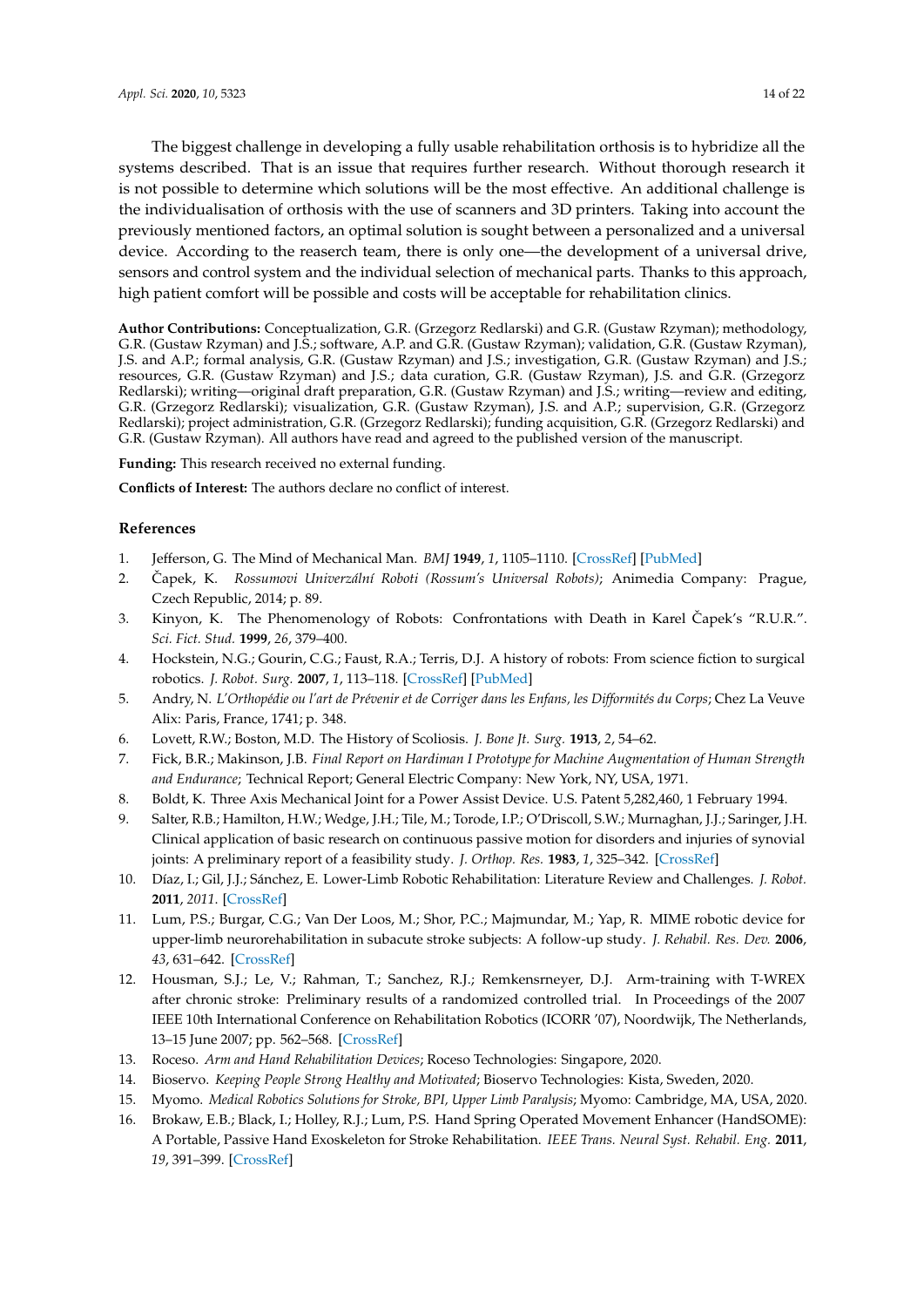- <span id="page-14-0"></span>17. Gassert, R.; Dietz, V. Rehabilitation robots for the treatment of sensorimotor deficits: A neurophysiological perspective. *J. NeuroEng. Rehabil.* **2018**, *15*, 46. [\[CrossRef\]](http://dx.doi.org/10.1186/s12984-018-0383-x)
- <span id="page-14-1"></span>18. Farmer, S.E.; Durairaj, V.; Swain, I.; Pandyan, A.D. Assistive Technologies: Can They Contribute to Rehabilitation of the Upper Limb After Stroke? *Arch. Phys. Med. Rehabil.* **2014**, *95*, 968–985. [\[CrossRef\]](http://dx.doi.org/10.1016/j.apmr.2013.12.020)
- 19. Prange, G.B.; Jannink, M.J.a.; Groothuis-Oudshoorn, C.G.M.; Hermens, H.J.; IJzerman, M.J. Systematic review of the effect of robot-aided therapy on recovery of the hemiparetic arm after stroke. *J. Rehabil. Res. Dev.* **2006**, *43*, 171–184. [\[CrossRef\]](http://dx.doi.org/10.1682/JRRD.2005.04.0076) [\[PubMed\]](http://www.ncbi.nlm.nih.gov/pubmed/16847784)
- 20. Frisoli, A.; Procopio, C.; Chisari, C.; Creatini, I.; Bonfiglio, L.; Bergamasco, M.; Rossi, B.; Carboncini, M. Positive effects of robotic exoskeleton training of upper limb reaching movements after stroke. *J. NeuroEng. Rehabil.* **2012**, *9*, 36. [\[CrossRef\]](http://dx.doi.org/10.1186/1743-0003-9-36)
- 21. Kwakkel, G.; Kollen, B.J.; Krebs, H.I. Effects of Robot-Assisted Therapy on Upper Limb Recovery after Stroke: A Systematic Review. *Neurorehabil. Neural Repair* **2008**, *22*, 111–121. [\[CrossRef\]](http://dx.doi.org/10.1177/1545968307305457) [\[PubMed\]](http://www.ncbi.nlm.nih.gov/pubmed/17876068)
- 22. Xu, G.; Song, A.; Pan, L.; Li, H.; Liang, Z.; Zhu, S.; Xu, B.; Li, J. Adaptive Hierarchical Control for the Muscle Strength Training of Stroke Survivors in Robot-aided Upper-limb Rehabilitation. *Int. J. Adv. Robot. Syst.* **2012**, *9*, 1. [\[CrossRef\]](http://dx.doi.org/10.5772/51035)
- 23. Burgar, C.G.; Lum, P.S.; Shor, P.C.; Machiel Van der Loos, H.F. Development of robots for rehabilitation therapy: The Palo Alto VA/Stanford experience. *J. Rehabil. Res. Dev.* **2000**, *37*, 647–663.
- 24. Tomić, T.J.D.; Savić, A.M.; Vidaković, A.S.; Rodić, S.Z.; Isaković, M.S.; Rodríguez-de Pablo, C.; Keller, T.; Konstantinović, L.M. ArmAssist Robotic System versus Matched Conventional Therapy for Poststroke Upper Limb Rehabilitation: A Randomized Clinical Trial. *BioMed Res. Int.* **2017**, *2017*. [\[CrossRef\]](http://dx.doi.org/10.1155/2017/7659893) [\[PubMed\]](http://www.ncbi.nlm.nih.gov/pubmed/28251157)
- 25. Wu, Q.; Wu, H. Development, Dynamic Modeling, and Multi-Modal Control of a Therapeutic Exoskeleton for Upper Limb Rehabilitation Training. *Sensors* **2018**, *18*, 3611. [\[CrossRef\]](http://dx.doi.org/10.3390/s18113611) [\[PubMed\]](http://www.ncbi.nlm.nih.gov/pubmed/30356005)
- 26. Zhang, S.; Fu, Q.; Guo, S.; Fu, Y. Coordinative Motion-based Bilateral Rehabilitation Training System with Exoskeleton and Haptic Devices for Biomedical Application. *Micromachines* **2018**, *10*, 8. [\[CrossRef\]](http://dx.doi.org/10.3390/mi10010008)
- <span id="page-14-2"></span>27. Rahman, M.H.; Rahman, M.J.; Cristobal, O.L.; Saad, M.; Kenné, J.P.; Archambault, P.S. Development of a whole arm wearable robotic exoskeleton for rehabilitation and to assist upper limb movements. *Robotica* **2015**, *33*, 19–39. [\[CrossRef\]](http://dx.doi.org/10.1017/S0263574714000034)
- <span id="page-14-3"></span>28. Available online: <https://myomo.com/what-is-a-myopro-orthosis/> (accessed on 29 June 2020).
- <span id="page-14-4"></span>29. Available online: [https://www.shutterstock.com/pl/image-photo/patient-on-cpm-continuous-passive](https://www.shutterstock.com/pl/image-photo/patient-on-cpm-continuous-passive-range-1154961649?fbclid=IwAR09jNTzgSIUafTXdMD-6aOrUawSfCI_dyw959PKIEDFoB2qviJKBjjc8iM)[range-1154961649?fbclid=IwAR09jNTzgSIUafTXdMD-6aOrUawSfCI\\_dyw959PKIEDFoB2qviJKBjjc8iM](https://www.shutterstock.com/pl/image-photo/patient-on-cpm-continuous-passive-range-1154961649?fbclid=IwAR09jNTzgSIUafTXdMD-6aOrUawSfCI_dyw959PKIEDFoB2qviJKBjjc8iM) (accessed on 29 June 2020).
- <span id="page-14-5"></span>30. U.S. Food and Drug Administration. *Overview of Device Regulation*; FDA: Silver Spring, MD, USA, 2011.
- <span id="page-14-6"></span>31. Japan Quality Assurance Organization. *Overview | Pharmaceuticals and Medical Device Law (PMDL) (Mandatory Medical Device Approval) | Mandatory Approvals | Testing and Certification of Electrical and Electronic Products*; JQA: Tokyo, Japan, 2020.
- <span id="page-14-7"></span>32. Fikriah, N.S.; Saripan, H.; Ismail, Z. The Medical Device Regulation for Humanoid Robotics: Does One Size Fits All? *Procedia Comput. Sci.* **2015**, *76*, 381–387. [\[CrossRef\]](http://dx.doi.org/10.1016/j.procs.2015.12.313)
- <span id="page-14-8"></span>33. Food and Drug Administration. *Factors to Consider Regarding BenefitRisk in Medical Device Product Availability, Compliance, and Enforcement Decisions*; Food and Drug Administration: Muntinlupa, Philippines, 2016.
- <span id="page-14-9"></span>34. Tamura, A. Understanding Japanese Medical Device Requirements. In *2011 AHC Workshop on Medical Devices: Implementation of GHTF Documents*; Asian-Pacific Economic Cooperation: Seoul, Korea, 2011.
- <span id="page-14-10"></span>35. Ciarkowski, A.A. FDA regulatory requirements for medical devices with control algorithms. In Proceedings of the 2000 American Control Conference ACC (IEEE Cat. No.00CH36334), Chicago, IL, USA, 28–30 June 2000; Volume 5, pp. 3497–3500. [\[CrossRef\]](http://dx.doi.org/10.1109/acc.2000.879219)
- <span id="page-14-11"></span>36. The Council of the European Communities. *Council Directive 93/42/EEC of 14 June 1993 Concerning Medical Devices*; The Council of the European Communities: Brussels, Belgium, 1993.
- <span id="page-14-12"></span>37. U.S. Government Printing Office. eCFR—Code of Federal Regulations. In *Electronic Code of Federal Regulations*; U.S. Government Printing Office: Washington, DC, USA, 2010.
- <span id="page-14-13"></span>38. Sejm Rzeczypospolitej Polskiej. *Ustawa o Wyrobach Medycznych*; Sejm Rzeczypospolitej Polskiej: Warsaw, Poland, 2018.
- 39. European Commission. *Dyrektywa Maszynowa*; European Commission: Brussels, Belgium, 2006.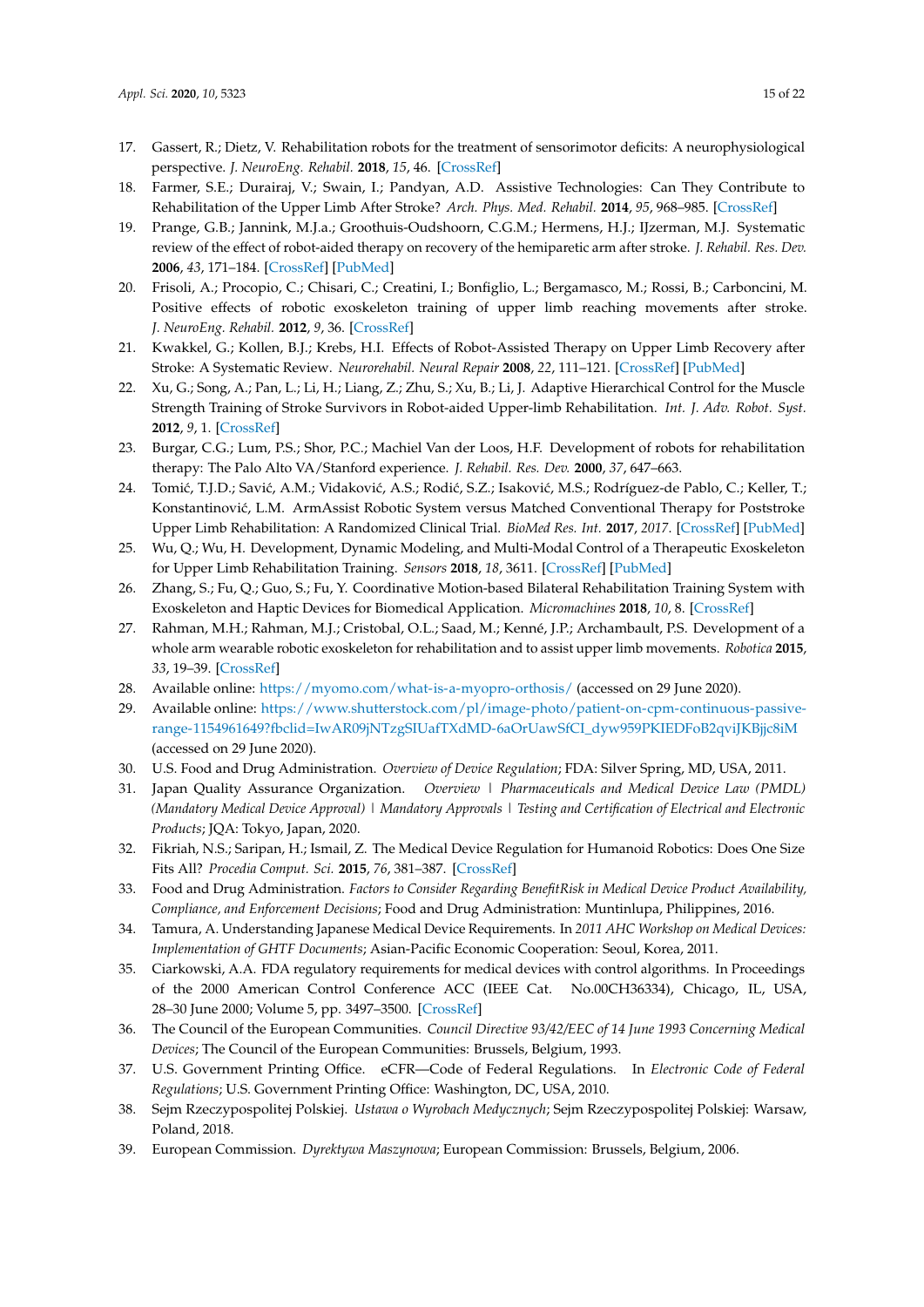- <span id="page-15-0"></span>40. European Commision. *Council Directive 73/23/EEC of 19 February 1973 on the Harmonization of the Laws of Member States Relating to Electrical Equipment Designed for Use within Certain Voltage Limits*; European Commission: Brussels, Belgium, 1973.
- <span id="page-15-1"></span>41. ISO/TC 299. IEC 80601-2-78:2019. In *Medical Electrical Equipment—Part 2-78: Particular Requirements for Basic Safety and Essential Performance of Medical Robots for Rehabilitation, Assessment, Compensation or Alleviation*; ISO: Geneva, Switzerland, 2019.
- <span id="page-15-2"></span>42. Chen, C.W.; Lin, C.C.K.; Ju, M.S. Hand orthosis controlled using brain-computer interface. *J. Med. Biol. Eng.* **2009**, *29*, 234–241.
- 43. Rupp, R.; Rohm, M.; Schneiders, M.; Kreilinger, A.; Muller-Putz, G.R. Functional Rehabilitation of the Paralyzed Upper Extremity After Spinal Cord Injury by Noninvasive Hybrid Neuroprostheses. *Proc. IEEE* **2015**, *103*, 954–968. [\[CrossRef\]](http://dx.doi.org/10.1109/JPROC.2015.2395253)
- <span id="page-15-14"></span>44. Vorobyev, A.A.; Andryushchenko, F.A.; Ponomareva, O.A.; Solovyeva, I.O.; Krivonozhkina, P.S. The Development and Clinical Testing of "EXAR", Passive Upper Limb Exoskeleton. *Sovrem. Tehnol. Med.* **2016**, *8*, 90–97. [\[CrossRef\]](http://dx.doi.org/10.17691/stm2016.8.2.13)
- <span id="page-15-15"></span>45. Wang, F.; Zhang, X.; Fu, R.; Sun, G. Study of the Home-Auxiliary Robot Based on BCI. *Sensors* **2018**, *18*, 1779. [\[CrossRef\]](http://dx.doi.org/10.3390/s18061779)
- 46. Tang, Z.; Sun, S.; Zhang, S.; Chen, Y.; Li, C.; Chen, S. A Brain-Machine Interface Based on ERD/ERS for an Upper-Limb Exoskeleton Control. *Sensors* **2016**, *16*, 2050. [\[CrossRef\]](http://dx.doi.org/10.3390/s16122050) [\[PubMed\]](http://www.ncbi.nlm.nih.gov/pubmed/27918413)
- 47. Chaudhary, U.; Birbaumer, N.; Ramos-Murguialday, A. Brain–computer interfaces for communication and rehabilitation. *Nat. Rev. Neurol.* **2016**, *12*, 513–525. [\[CrossRef\]](http://dx.doi.org/10.1038/nrneurol.2016.113) [\[PubMed\]](http://www.ncbi.nlm.nih.gov/pubmed/27539560)
- <span id="page-15-3"></span>48. Wairagkar, M.; Zoulias, I.; Oguntosin, V.; Hayashi, Y.; Nasuto, S. Movement intention based Brain Computer Interface for Virtual Reality and Soft Robotics rehabilitation using novel autocorrelation analysis of EEG. In Proceedings of the 2016 6th IEEE International Conference on Biomedical Robotics and Biomechatronics (BioRob), Singapore, 26–29 June 2016; p. 685.
- <span id="page-15-4"></span>49. Fleischer, C.; Hommel, G. A Human–Exoskeleton Interface Utilizing Electromyography. *IEEE Trans. Robot.* **2008**, *24*, 872–882. [\[CrossRef\]](http://dx.doi.org/10.1109/TRO.2008.926860)
- <span id="page-15-5"></span>50. Struktura i własności stali 316L. 2007. Available online: [http://www.stalenierdzewne.pl/1092/struktura-i](http://www.stalenierdzewne.pl/1092/struktura-i-wlasnosci-stali-316l)[wlasnosci-stali-316l](http://www.stalenierdzewne.pl/1092/struktura-i-wlasnosci-stali-316l) (accessed on 29 June 2020).
- <span id="page-15-6"></span>51. Maciejasz Pawełand Eschweiler, J.; Gerlach-Hahn, K.; Jansen-Troy, A.; Leonhardt, S. A survey on robotic devices for upper limb rehabilitation. *J. NeuroEng. Rehabil.* **2014**, *11*, 3. [\[CrossRef\]](http://dx.doi.org/10.1186/1743-0003-11-3)
- <span id="page-15-7"></span>52. Bos, R.A.; Haarman, C.J.W.; Stortelder, T.; Nizamis, K.; Herder, J.L.; Stienen, A.H.A.; Plettenburg, D.H. A structured overview of trends and technologies used in dynamic hand orthoses. *J. NeuroEng. Rehabil.* **2016**, *13*, 62. [\[CrossRef\]](http://dx.doi.org/10.1186/s12984-016-0168-z)
- <span id="page-15-8"></span>53. Biagiotti, L.; Lotti, F.; Melchiorri, C.; Vassura, G. *How Far Is the Human Hand?* Technical Report; University of Bologna: Bologna, Italy, 2004.
- <span id="page-15-9"></span>54. Controzzi, M.; Cipriani, C.; Carrozza, M.C. Design of artificial hands: A review. In *The Human Hand as an Inspiration for Robot Hand Development*; Springer: Cham, Switzerland, 2014; Volume 95, pp. 219–246. [\[CrossRef\]](http://dx.doi.org/10.1007/978-3-319-03017-3_11)
- <span id="page-15-10"></span>55. Grebenstein, M.; Albu-Schäffer, A.; Bahls, T.; Chalon, M.; Eiberger, O.; Friedl, W.; Gruber, R.; Haddadin, S.; Hagn, U.; Haslinger, R.; et al. The DLR hand arm system. In Proceedings of the 2011 IEEE International Conference on Robotics and Automation, Shanghai, China, 9–13 May 2011; pp. 3175–3182. [\[CrossRef\]](http://dx.doi.org/10.1109/ICRA.2011.5980371)
- 56. Bridgwater, L.B.; Ihrke, C.A.; Diftler, M.A.; Abdallah, M.E.; Radford, N.A.; Rogers, J.M.; Yayathi, S.; Askew, R.S.; Linn, D.M. The robonaut 2 hand—Designed to do work with tools. In Proceedings of the 2012 IEEE International Conference on Robotics and Automation, Saint Paul, MN, USA, 14–18 May 2012; pp. 3425–3430. [\[CrossRef\]](http://dx.doi.org/10.1109/ICRA.2012.6224772)
- <span id="page-15-11"></span>57. Yoshikawa, M.; Sato, R.; Higashihara, T.; Ogasawara, T.; Kawashima, N. Rehand: Realistic electric prosthetic hand created with a 3D printer. In Proceedings of the 2015 37th Annual International Conference of the IEEE Engineering in Medicine and Biology Society (EMBC), Milan, Italy, 25–29 August 2015; Volume 40, pp. 2470–2473. [\[CrossRef\]](http://dx.doi.org/10.1109/EMBC.2015.7318894)
- <span id="page-15-12"></span>58. Heo, P.; Gu, G.M.; Lee, S.j.; Rhee, K.; Kim, J. Current hand exoskeleton technologies for rehabilitation and assistive engineering. *Int. J. Precis. Eng. Manuf.* **2012**, *13*, 807–824. [\[CrossRef\]](http://dx.doi.org/10.1007/s12541-012-0107-2)
- <span id="page-15-13"></span>59. Iqbal, J.; Khan, H.; Tsagarakis, N.G.; Caldwell, D.G. A novel exoskeleton robotic system for hand rehabilitation—Conceptualization to prototyping. *Biocybern. Biomed. Eng.* **2014**, *34*, 79–89. [\[CrossRef\]](http://dx.doi.org/10.1016/j.bbe.2014.01.003)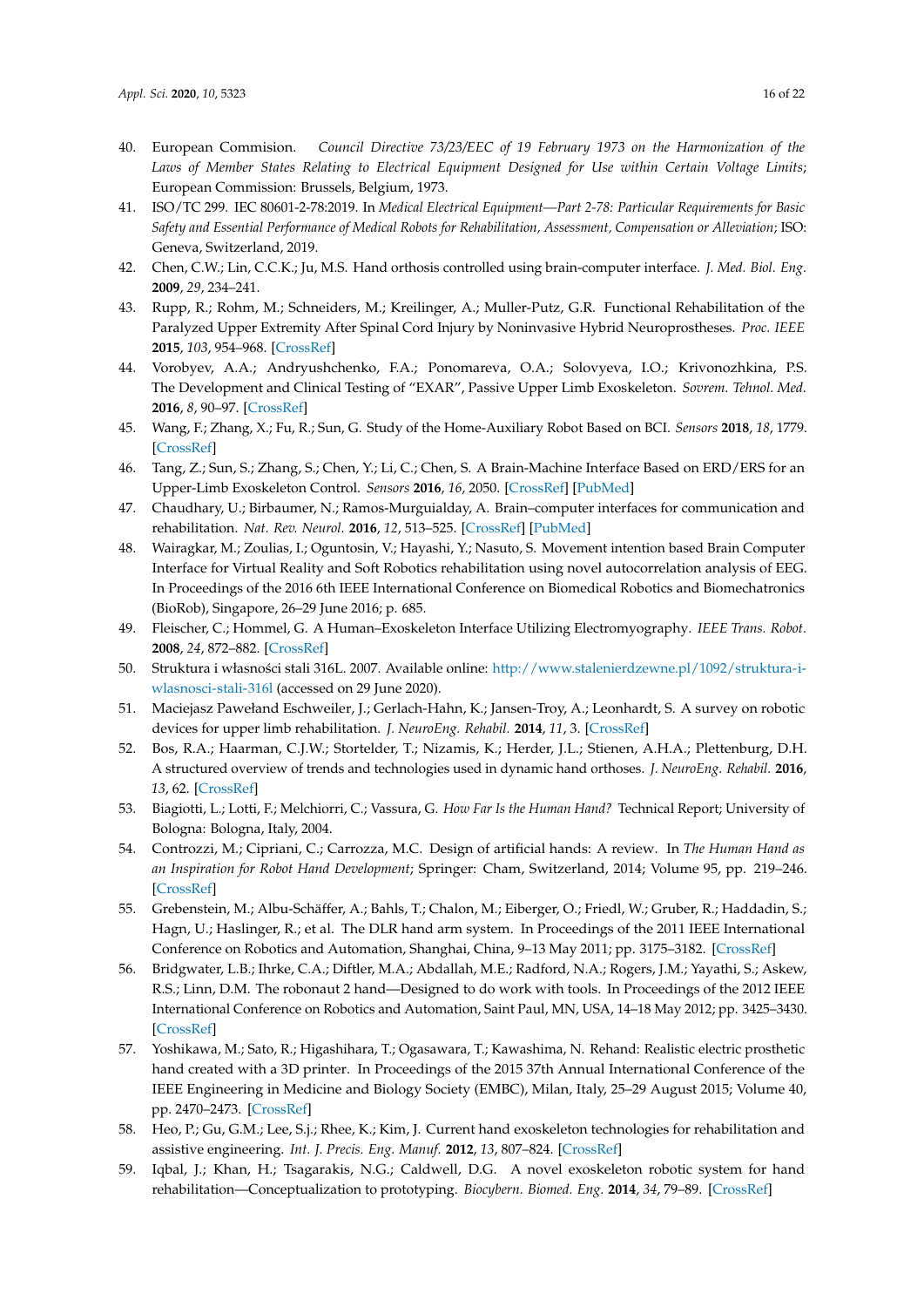- <span id="page-16-0"></span>60. Wege, A.; Hommel, G. Development and control of a hand exoskeleton for rehabilitation of hand injuries. In Proceedings of the 2005 IEEE/RSJ International Conference on Intelligent Robots and Systems (IROS), Edmonton, AB, Canada, 2–6 August 2005; pp. 3461–3466. [\[CrossRef\]](http://dx.doi.org/10.1109/IROS.2005.1545506)
- <span id="page-16-1"></span>61. Ueki, S.; Kawasaki, H.; Ito, S.; Nishimoto, Y.; Abe, M.; Aoki, T.; Ishigure, Y.; Ojika, T.; Mouri, T. Development of a hand-assist robot with multi-degrees-of-freedom for rehabilitation therapy. *IEEE/ASME Trans. Mechatron.* **2012**, *17*, 136–146. [\[CrossRef\]](http://dx.doi.org/10.1109/TMECH.2010.2090353)
- <span id="page-16-2"></span>62. Shields, B.L.; Main, J.A.; Peterson, S.W.; Strauss, A.M. An anthropomorphic hand exoskeleton to prevent astronaut hand fatigue during extravehicular activities. *IEEE Trans. Syst. Man Cybern. Part A Syst. Hum.* **1997**, *27*, 668–673. [\[CrossRef\]](http://dx.doi.org/10.1109/3468.618265) [\[PubMed\]](http://www.ncbi.nlm.nih.gov/pubmed/11541130)
- <span id="page-16-3"></span>63. In, H.K.; Cho, K.J.; Kim, K.R.; Lee, B.S. Jointless structure and under-actuation mechanism for compact hand exoskeleton. In Proceedings of the IEEE International Conference on Rehabilitation Robotics, Zurich, Switzerland, 29 June–1 July 2011. [\[CrossRef\]](http://dx.doi.org/10.1109/ICORR.2011.5975394)
- <span id="page-16-4"></span>64. In, H.K.; Cho, K.J. Evaluation of the antagonistic tendon driven system for SNU Exo-Glove. In Proceedings of the 2012 9th International Conference on Ubiquitous Robots and Ambient Intelligence (URAI 2012), Daejeon, South Korea, 26–28 November 2012; pp. 507–509. [\[CrossRef\]](http://dx.doi.org/10.1109/URAI.2012.6463054)
- <span id="page-16-5"></span>65. Cempini, M.; Cortese, M.; Vitiello, N. A powered finger-thumb wearable hand exoskeleton with self-aligning joint axes. *IEEE/ASME Trans. Mechatron.* **2015**, *20*, 705–716. [\[CrossRef\]](http://dx.doi.org/10.1109/TMECH.2014.2315528)
- <span id="page-16-6"></span>66. Baker, M.D.; McDonough, M.K.; McMullin, E.M.; Swift, M.; BuSha, B.F. Orthotic hand-assistive exoskeleton. In Proceedings of the 2011 IEEE 37th Annual Northeast Bioengineering Conference (NEBEC), Troy, NY, USA, 1–3 April 2011. [\[CrossRef\]](http://dx.doi.org/10.1109/NEBC.2011.5778523)
- <span id="page-16-7"></span>67. Saebo Incorporated. *SaeboFlex*; Saebo Incorporated: Charlotte, NC, USA, 2020.
- <span id="page-16-8"></span>68. Rakib, M.I.; Choudhury, I.A.; Hussain, S.; Osman, N.A.A. Design and biomechanical performance analysis of a user-friendly orthotic device. *Mater. Des. (1980–2015)* **2015**, *65*, 716–725. [\[CrossRef\]](http://dx.doi.org/10.1016/j.matdes.2014.09.075)
- <span id="page-16-9"></span>69. The Aluminum Association Inc.. *International Alloy Designations and Chemical Composition Limits for Wrought Aluminum and Wrought Aluminum Alloys*; Technical Report; Arlington: Quezon City, Philippines, 2006.
- <span id="page-16-10"></span>70. Zhang, R.X.; Ni, Q.Q.; Natsuki, T.; Iwamoto, M. Mechanical properties of composites filled with SMA particles and short fibers. *Compos. Struct.* **2007**, *79*, 90–96. [\[CrossRef\]](http://dx.doi.org/10.1016/j.compstruct.2005.11.032)
- <span id="page-16-14"></span>71. Madden, J.D.W.; Vandesteeg, N.A.; Anquetil, P.A.; Madden, P.G.A.; Takshi, A.; Pytel, R.Z.; Lafontaine, S.R.; Wieringa, P.A.; Hunter, I.W. Artificial Muscle Technology: Physical Principles and Naval Prospects. *IEEE J. Ocean. Eng.* **2004**, *29*, 706–728. [\[CrossRef\]](http://dx.doi.org/10.1109/JOE.2004.833135)
- <span id="page-16-12"></span>72. JASZKIEWICZ, A.; BLEDZKI, A.K.; FRANCISZCZAK, P. Improving the mechanical performance of PLA composites with natural, man-made cellulose and glass fibers—A comparison to PP counterparts. *Polimery* **2013**, *58*, 435–442. [\[CrossRef\]](http://dx.doi.org/10.14314/polimery.2013.435)
- <span id="page-16-13"></span>73. Duda, A.; Penczek, S. Polilaktyd [poli(kwas mlekowy)]: synteza, wła´sciwo´sci i zastosowania. *Polimery* **2003**, *48*, 16–27. [\[CrossRef\]](http://dx.doi.org/10.14314/polimery.2003.016)
- 74. Cantrell, J.T.; Rohde, S.; Damiani, D.; Gurnani, R.; DiSandro, L.; Anton, J.; Young, A.; Jerez, A.; Steinbach, D.; Kroese, C.; et al. Experimental characterization of the mechanical properties of 3D-printed ABS and polycarbonate parts. *Rapid Prototyp. J.* **2017**, *23*, 811–824. [\[CrossRef\]](http://dx.doi.org/10.1108/RPJ-03-2016-0042)
- <span id="page-16-11"></span>75. Artemenko, S.E.; Kadykova, Y.A. Polymer composite materials based on carbon, basalt, and glass fibres. *Fibre Chem.* **2008**, *40*, 30–32. [\[CrossRef\]](http://dx.doi.org/10.1007/s10692-008-9010-0)
- <span id="page-16-15"></span>76. Concilio, A.; Lecce, L. *Shape Memory Alloy Engineering: For Aerospace, Structural and Biomedical Applications*; Elsevier: Oxford, UK, 2014; p. 448.
- <span id="page-16-16"></span>77. Gupta, A.; O'Malley, M.K. Design of a haptic arm exoskeleton for training and rehabilitation. *IEEE/ASME Trans. Mechatron.* **2006**, *11*, 280–289. [\[CrossRef\]](http://dx.doi.org/10.1109/TMECH.2006.875558)
- <span id="page-16-17"></span>78. Baronio, G.; Harran, S.; Signoroni, A. A Critical Analysis of a Hand Orthosis Reverse Engineering and 3D Printing Process. *Appl. Bionics Biomech.* **2016**, *2016*, 8347478. [\[CrossRef\]](http://dx.doi.org/10.1155/2016/8347478) [\[PubMed\]](http://www.ncbi.nlm.nih.gov/pubmed/27594781)
- 79. Cui, L.; Phan, A.; Allison, G. Design and fabrication of a three dimensional printable non-assembly articulated hand exoskeleton for rehabilitation. In Proceedings of the 2015 37th Annual International Conference of the IEEE Engineering in Medicine and Biology Society (EMBC), Milan, Italy, 25–29 August 2015; pp. 4627–4630.
- 80. Bataller, A.; Cabrera, J.A.; Clavijo, M.; Castillo, J.J. Evolutionary synthesis of mechanisms applied to the design of an exoskeleton for finger rehabilitation. *Mech. Mach. Theory* **2016**, *105*, 31–43. [\[CrossRef\]](http://dx.doi.org/10.1016/j.mechmachtheory.2016.06.022)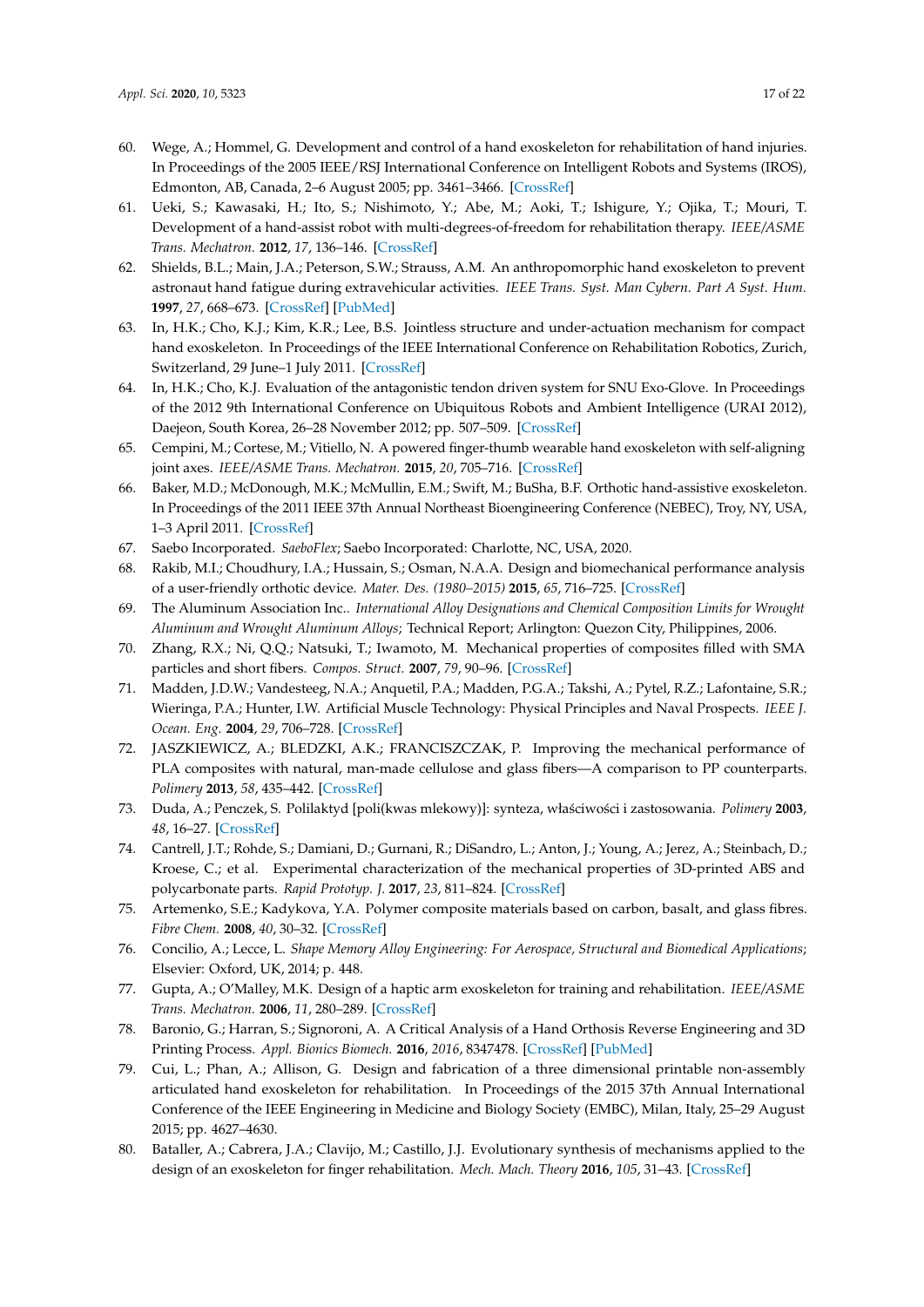- 81. Agarwal, P.; Neptune, R.R.; Deshpande, A.D. A Simulation Framework for Virtual Prototyping of Robotic Exoskeletons. *J. Biomech. Eng.* **2016**, *138*, 61004. [\[CrossRef\]](http://dx.doi.org/10.1115/1.4033177) [\[PubMed\]](http://www.ncbi.nlm.nih.gov/pubmed/27018453)
- 82. Conti, R.; Meli, E.; Ridolfi, A. A novel kinematic architecture for portable hand exoskeletons. *Mechatronics* **2016**, *35*, 192–207. [\[CrossRef\]](http://dx.doi.org/10.1016/j.mechatronics.2016.03.002)
- <span id="page-17-0"></span>83. Zuniga, J.; Katsavelis, D.; Peck, J.; Stollberg, J.; Petrykowski, M.; Carson, A.; Fernandez, C. Cyborg beast: A low-cost 3d-printed prosthetic hand for children with upper-limb differences. *BMC Res. Notes* **2015**, *8*, 10. [\[CrossRef\]](http://dx.doi.org/10.1186/s13104-015-0971-9)
- <span id="page-17-1"></span>84. Silva, K.; Rand, S.; Cancel, D.; Chen, Y.; Kathirithamby, R.; Stern, M. Three-Dimensional (3-D) Printing: A Cost-Effective Solution for Improving Global Accessibility to Prostheses. *PM&R* **2015**, *7*, 1312–1314.
- <span id="page-17-2"></span>85. Gopura, R.; Bandara, D.S.V.; Kiguchi, K.; Mann, G.K.I. Developments in hardware systems of active upper-limb exoskeleton robots: A review. *Robot. Auton. Syst.* **2016**, *75*, 203–220. [\[CrossRef\]](http://dx.doi.org/10.1016/j.robot.2015.10.001)
- 86. Veale, A.J.; Xie, S.Q. Towards compliant and wearable robotic orthoses: A review of current and emerging actuator technologies. *Med. Eng. Phys.* **2016**, *38*, 317–325. [\[CrossRef\]](http://dx.doi.org/10.1016/j.medengphy.2016.01.010)
- <span id="page-17-10"></span>87. Kalantari, O.; Ghaffari, A.S. Prototype Construction of the Wearable Soft Orthotic Exoskeleton for Upper Limb Rehabilitation of Post-Stroke Patients. *J. Life Sci. Technol.* **2016**. [\[CrossRef\]](http://dx.doi.org/10.18178/jolst.4.2.66-69)
- 88. Bogue, R. Robotic exoskeletons: A review of recent progress. *Ind. Robot Int. J.* **2015**, *42*, 5–10. [\[CrossRef\]](http://dx.doi.org/10.1108/IR-08-2014-0379)
- 89. Stewart, A.M.; Pretty, C.G.; Adams, M.; Chen, X. Review of Upper Limb Hybrid Exoskeletons. *IFAC-PapersOnLine* **2017**, *50*, 15169–15178. [\[CrossRef\]](http://dx.doi.org/10.1016/j.ifacol.2017.08.2266)
- <span id="page-17-3"></span>90. Shahid, T.; Gouwanda, D.; Nurzaman, S.G.; Gopalai, A.A. Moving toward Soft Robotics: A Decade Review of the Design of Hand Exoskeletons. *Biomimetics* **2018**, *3*, 17. [\[CrossRef\]](http://dx.doi.org/10.3390/biomimetics3030017) [\[PubMed\]](http://www.ncbi.nlm.nih.gov/pubmed/31105239)
- <span id="page-17-4"></span>91. Mirvakili, S.M.; Hunter, I.W. Artificial Muscles: Mechanisms, Applications, and Challenges. *Adv. Mater.* **2018**, *30*. [\[CrossRef\]](http://dx.doi.org/10.1002/adma.201704407) [\[PubMed\]](http://www.ncbi.nlm.nih.gov/pubmed/29250838)
- <span id="page-17-5"></span>92. López-Larraz, E.; Trincado-Alonso, F.; Rajasekaran, V.; Pérez-Nombela, S.; Del-Ama, A.J.; Aranda, J.; Minguez, J.; Gil-Agudo, A.; Montesano, L. Control of an Ambulatory Exoskeleton with a Brain–Machine Interface for Spinal Cord Injury Gait Rehabilitation. *Front. Neurosci.* **2016**, *10*, 359. [\[CrossRef\]](http://dx.doi.org/10.3389/fnins.2016.00359) [\[PubMed\]](http://www.ncbi.nlm.nih.gov/pubmed/27536214)
- 93. Tran, H.T.; Cheng, H.; Rui, H.; Lin, X.; Duong, M.K.; Chen, Q. Evaluation of a Fuzzy-Based Impedance Control Strategy on a Powered Lower Exoskeleton. *Int. J. Soc. Robot.* **2016**, *8*, 103–123. [\[CrossRef\]](http://dx.doi.org/10.1007/s12369-015-0324-9)
- <span id="page-17-6"></span>94. Guan, X.; Ji, L.; Wang, R. Development of Exoskeletons and Applications on Rehabilitation. *MATEC Web Conf.* **2016**, *40*, 2004. [\[CrossRef\]](http://dx.doi.org/10.1051/matecconf/20164002004)
- <span id="page-17-7"></span>95. Yun, D.; Khan, A.M.; Yan, R.J.; Ji, Y.; Jang, H.; Iqbal, J.; Zuhaib, K.M.; Ahn, J.Y.; Han, J.; Han, C. Handling subject arm uncertainties for upper limb rehabilitation robot using robust sliding mode control. *Int. J. Precis. Eng. Manuf.* **2016**, *17*, 355–362. [\[CrossRef\]](http://dx.doi.org/10.1007/s12541-016-0044-6)
- <span id="page-17-15"></span>96. Sergi, F.; Erwin, A.C.; OMalley, M.K. Interaction Control Capabilities of an MR-Compatible Compliant Actuator for Wrist Sensorimotor Protocols During fMRI. *IEEE/ASME Trans. Mechatron.* **2015**, *20*, 2678–2690. [\[CrossRef\]](http://dx.doi.org/10.1109/TMECH.2015.2389222)
- 97. Ates, S.; Mora-Moreno, I.; Wessels, M.; Stienen, A.H.A. Combined active wrist and hand orthosis for home use: Lessons learned. In Proceedings of the 2015 IEEE International Conference on Rehabilitation Robotics (ICORR), Singapore, 11–14 August 2015; pp. 398–403.
- <span id="page-17-8"></span>98. Ripel, T.; Krejsa, J.; Hrbacek, J.; Cizmar, I. Active Elbow Orthosis. *Int. J. Adv. Robot. Syst.* **2014**, *11*, 1. [\[CrossRef\]](http://dx.doi.org/10.5772/58874)
- <span id="page-17-9"></span>99. Bancud, K.; Kutilek, P.; Krivanek, V. Design of powered wearable elbow brace for rehabilitation applications at clinic and home. In Proceedings of the 2019 European Conference on Mobile Robots (ECMR), Prague, Czech Republic, 4–6 September 2019. [\[CrossRef\]](http://dx.doi.org/10.1109/ECMR.2019.8870922)
- <span id="page-17-11"></span>100. Ben, I.A.; Bouteraa, Y.; Rekik, C. Design and development of 3D printed myoelectric robotic exoskeleton for hand rehabilitation. *Int. J. Smart Sens. Intell. Syst.* **2017**, *10*, 341–366. [\[CrossRef\]](http://dx.doi.org/10.21307/ijssis-2017-215)
- <span id="page-17-12"></span>101. Manian, Y.; Modi, S.; Chandak, T.; Gupta, S.; Sheeba, P.S. Exoskeleton Arm with Pneumatic Muscle Actuation. *Int. J. Adv. Eng. Innov. Technol. (IJAEIT)* **2014**, pp. 4–10.
- <span id="page-17-13"></span>102. Groenhuis, V.; Chandrapal, M.; Stramigioli, S.; Chen, X. Controlling pneumatic artificial muscles in exoskeletons with surface electromyography. In Proceedings of the 14th Mechatronics Forum International Conference (Mechatronics 2014), Karlstad, Sweden, 6–18 June 2014; pp. 451–457.
- <span id="page-17-14"></span>103. Ba, D.X.; Dinh, T.Q.; Ahn, K.K. An Integrated Intelligent Nonlinear Control Method for a Pneumatic Artificial Muscle. *IEEE/ASME Trans. Mechatron.* **2016**, *21*, 1835–1845. [\[CrossRef\]](http://dx.doi.org/10.1109/TMECH.2016.2558292)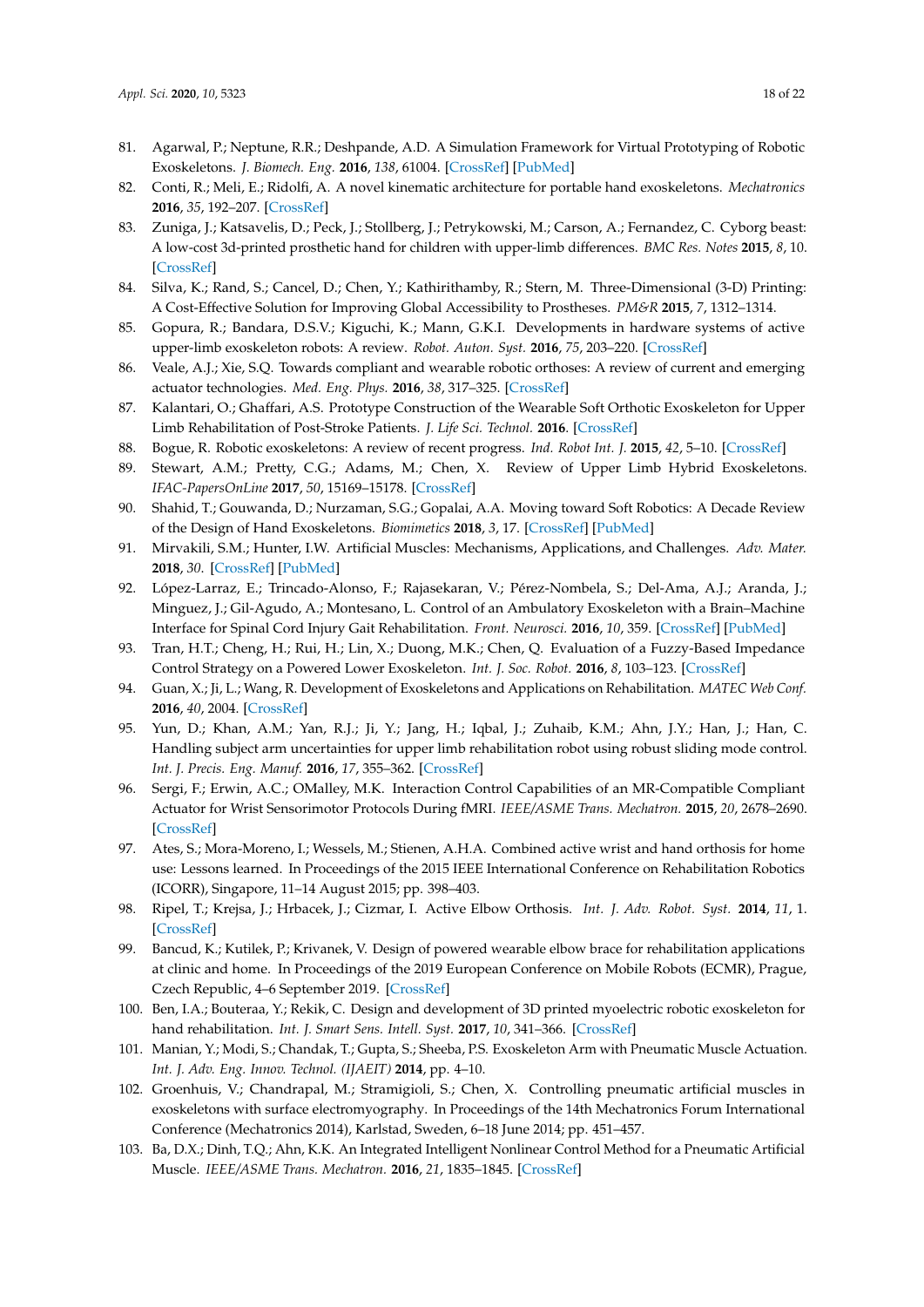- <span id="page-18-0"></span>104. Andrikopoulos, G.; Nikolakopoulos, G.; Manesis, S. Advanced Nonlinear PID-Based Antagonistic Control for Pneumatic Muscle Actuators. *IEEE Trans. Ind. Electron.* **2014**, *61*, 6926–6937. [\[CrossRef\]](http://dx.doi.org/10.1109/TIE.2014.2316255)
- <span id="page-18-1"></span>105. Williams, M.R.; Walter, W. Development of a prototype over-actuated biomimetic prosthetic hand. *PLoS ONE* **2015**, *10*, e0118817. [\[CrossRef\]](http://dx.doi.org/10.1371/journal.pone.0118817)
- <span id="page-18-2"></span>106. FESTO. *Fluidic Muscle DMSP/MAS*; FESTO: Esslingen, Germany, 2017.
- <span id="page-18-3"></span>107. Schabowsky, C.N.; Godfrey, S.B.; Holley, R.J.; Lum, P.S. Development and pilot testing of HEXORR: hand EXOskeleton rehabilitation robot. *J. NeuroEng. Rehabil.* **2010**, *7*, 36. [\[CrossRef\]](http://dx.doi.org/10.1186/1743-0003-7-36)
- <span id="page-18-4"></span>108. Edwards, R.; Lanfontant, K.; Sujumnong, N.; Wormley, J. *Vision-Based Intelligent Prosthetic Robotic Arm*; Technical Report; Worcester Polytechnic Institute: Worcester, MA, USA, 2009.
- <span id="page-18-5"></span>109. Zhang, J.; Yin, Y. SMA-based bionic integration design of self-sensor-actuator-structure for artificial skeletal muscle. *Sens. Actuators A Phys.* **2012**, *181*, 94–102. [\[CrossRef\]](http://dx.doi.org/10.1016/j.sna.2012.05.017)
- <span id="page-18-6"></span>110. Zhao, H.; Jalving, J.; Huang, R.; Knepper, R.; Ruina, A.; Shepherd, R. A Helping Hand: Soft Orthosis with Integrated Optical Strain Sensors and EMG Control. *IEEE Robot. Autom. Mag.* **2016**, *23*, 55–64. [\[CrossRef\]](http://dx.doi.org/10.1109/MRA.2016.2582216)
- <span id="page-18-7"></span>111. Wang, T.; Farajollahi, M.; Choi, Y.S.; Lin, I.T.; Marshall, J.E.; Thompson, N.M.; Kar-Narayan, S.; Madden, J.D.W.; Smoukov, S.K. Electroactive polymers for sensing. *Interface Focus* **2016**, *6*, 20160026. [\[CrossRef\]](http://dx.doi.org/10.1098/rsfs.2016.0026)
- <span id="page-18-8"></span>112. Benslimane, M.Y.; Kiil, H.E.; Tryson, M.J. Dielectric electro-active polymer push actuators: Performance and challenges. *Polym. Int.* **2010**, *59*, 415–421. [\[CrossRef\]](http://dx.doi.org/10.1002/pi.2768)
- <span id="page-18-9"></span>113. Brochu, P.; Pei, Q. Advances in Dielectric Elastomers for Actuators and Artificial Muscles. *Macromol. Rapid Commun.* **2010**, *31*, 10–36. [\[CrossRef\]](http://dx.doi.org/10.1002/marc.200900425) [\[PubMed\]](http://www.ncbi.nlm.nih.gov/pubmed/21590834)
- <span id="page-18-10"></span>114. Sinha, N.; Yeow, J.W. Carbon Nanotubes for Biomedical Applications. *IEEE Trans. Nanobiosci.* **2005**, *4*, 180–195. [\[CrossRef\]](http://dx.doi.org/10.1109/TNB.2005.850478) [\[PubMed\]](http://www.ncbi.nlm.nih.gov/pubmed/16117026)
- <span id="page-18-11"></span>115. Unluhisarcikli, O.; Weinberg, B.; Sivak, M.; Mirelman, A.; Bonato, P.; Mavroidis, C. A robotic hand rehabilitation system with interactive gaming using novel Electro-Rheological Fluid based actuators. In Proceedings of the 2010 IEEE International Conference on Robotics and Automation, Anchorage, AK, USA, 3–7 May 2010; pp. 1846–1851.
- <span id="page-18-12"></span>116. Winter, S.H.; Bouzit, M. Use of Magnetorheological Fluid in a Force Feedback Glove. *IEEE Trans. Neural Syst. Rehabil. Eng.* **2007**, *15*, 2–8. [\[CrossRef\]](http://dx.doi.org/10.1109/TNSRE.2007.891401)
- <span id="page-18-13"></span>117. Rocon, E.; Belda-Lois, J.M.; Ruiz, A.F.; Manto, M.; Moreno, J.C.; Pons, J.L. Design and Validation of a Rehabilitation Robotic Exoskeleton for Tremor Assessment and Suppression. *IEEE Trans. Neural Syst. Rehabil. Eng.* **2007**, *15*, 367–378. [\[CrossRef\]](http://dx.doi.org/10.1109/TNSRE.2007.903917)
- <span id="page-18-14"></span>118. Tai, K.; El-Sayed, A.R.; Shahriari, M.; Biglarbegian, M.; Mahmud, S. State of the Art Robotic Grippers and Applications. *Robotics* **2016**, *5*, 11. [\[CrossRef\]](http://dx.doi.org/10.3390/robotics5020011)
- <span id="page-18-15"></span>119. Kim, K. A novel method of manufacturing three-dimensional ionic polymer–metal composites (IPMCs) biomimetic sensors, actuators and artificial muscles. *Polymer* **2002**, *43*, 797–802. [\[CrossRef\]](http://dx.doi.org/10.1016/S0032-3861(01)00648-6)
- <span id="page-18-16"></span>120. Gendron, D.; Bubak, G.; Ceseracciu, L.; Ricciardella, F.; Ansaldo, A.; Ricci, D. Significant strain and force improvements of single-walled carbon nanotube actuator: A metal chalcogenides approach. *Sens. Actuators B Chem.* **2016**, *230*, 673–683. [\[CrossRef\]](http://dx.doi.org/10.1016/j.snb.2016.02.116)
- <span id="page-18-17"></span>121. Yu, M.F. Strength and Breaking Mechanism of Multiwalled Carbon Nanotubes Under Tensile Load. *Science* **2000**, *287*, 637–640. [\[CrossRef\]](http://dx.doi.org/10.1126/science.287.5453.637)
- <span id="page-18-18"></span>122. Cura, V.O.D.; Cunha, F.L.; Aguiar, M.L.; Cliquet, A., Jr. Study of the Different Types of Actuators and Mechanisms for Upper Limb Prostheses. *Artif. Organs* **2003**, *27*, 507–516. [\[CrossRef\]](http://dx.doi.org/10.1046/j.1525-1594.2003.07000.x)
- <span id="page-18-19"></span>123. Lee, H.; Kim, W.; Han, J.; Han, C. The technical trend of the exoskeleton robot system for human power assistance. *Int. J. Precis. Eng. Manuf.* **2012**, *13*, 1491–1497. [\[CrossRef\]](http://dx.doi.org/10.1007/s12541-012-0197-x)
- <span id="page-18-20"></span>124. Kumar, S.; Wöhrle, H.; Trampler, M.; Simnofske, M.; Peters, H.; Mallwitz, M.; Kirchner, E.; Kirchner, F. Modular Design and Decentralized Control of the Recupera Exoskeleton for Stroke Rehabilitation. *Appl. Sci.* **2019**, *9*, 626. [\[CrossRef\]](http://dx.doi.org/10.3390/app9040626)
- <span id="page-18-21"></span>125. Wege, A.; Kondak, K.; Hommel, G. Mechanical design and motion control of a hand exoskeleton for rehabilitation. In Proceedings of the 2005 IEEE International Conference Mechatronics and Automation, Niagara Falls, ON, Canada, 29 July–1 August 2005; Volume 1, pp. 155–159.
- <span id="page-18-22"></span>126. Xu, K.; Zhao, J.; Qiu, D.; Wang, Y. A Pilot Study of a Continuum Shoulder Exoskeleton for Anatomy Adaptive Assistances. *J. Mech. Robot.* **2014**, *6*, 41011. [\[CrossRef\]](http://dx.doi.org/10.1115/1.4027760)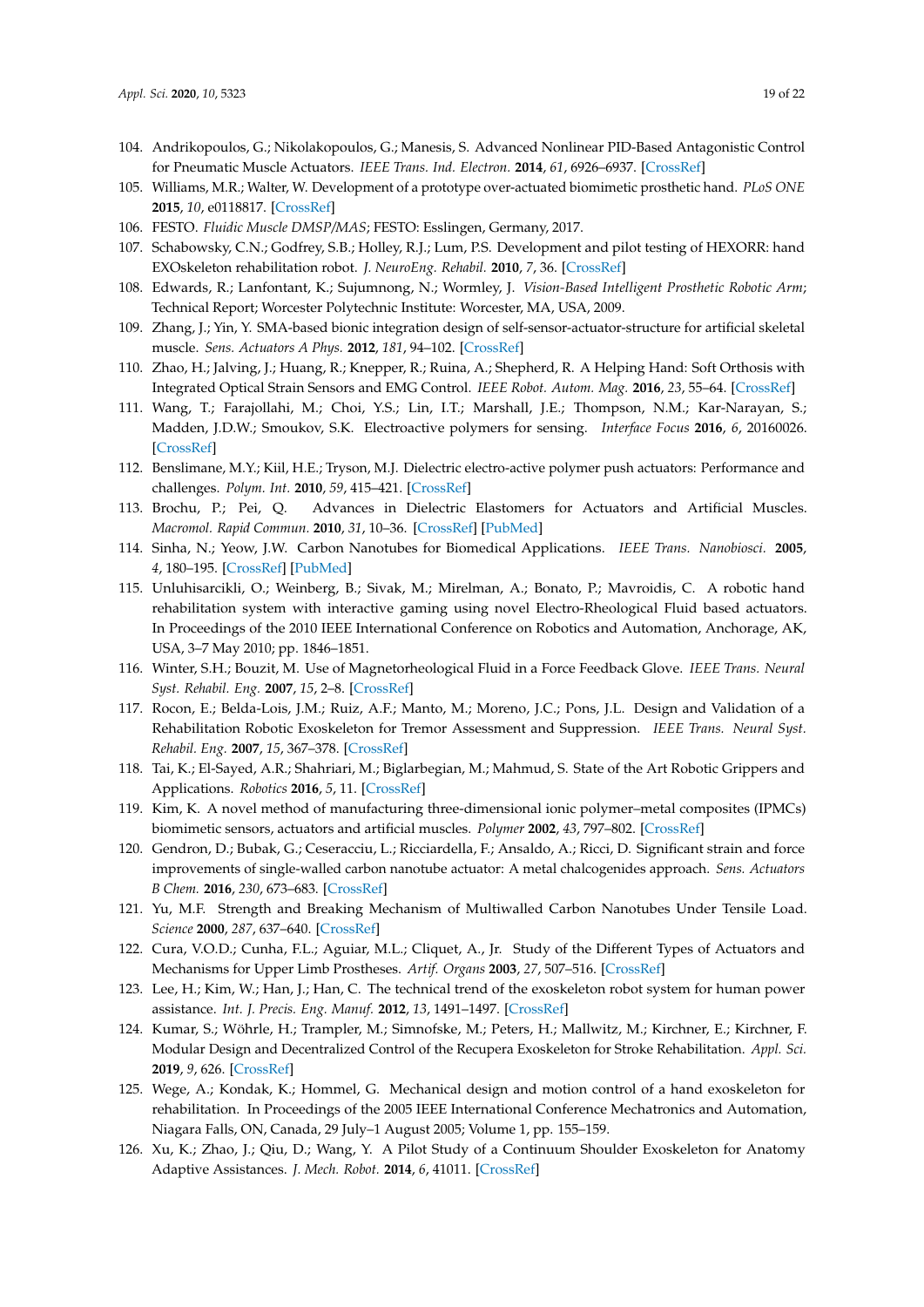- <span id="page-19-0"></span>127. Edin, B.B.; Ascari, L.; Beccai, L.; Roccella, S.; Cabibihan, J.J.; Carrozza, M.C. Bio-inspired sensorization of a biomechatronic robot hand for the grasp-and-lift task. *Brain Res. Bull.* **2008**, *75*, 785–795. [\[CrossRef\]](http://dx.doi.org/10.1016/j.brainresbull.2008.01.017) [\[PubMed\]](http://www.ncbi.nlm.nih.gov/pubmed/18394525)
- <span id="page-19-1"></span>128. Zha, F.; Sheng, W.; Guo, W.; Qiu, S.; Wang, X.; Chen, F.; Zha, F.; Sheng, W.; Guo, W.; Qiu, S.; et al. The Exoskeleton Balance Assistance Control Strategy Based on Single Step Balance Assessment. *Appl. Sci.* **2019**, *9*, 884. [\[CrossRef\]](http://dx.doi.org/10.3390/app9050884)
- <span id="page-19-2"></span>129. Mancisidor, A.; Zubizarreta, A.; Cabanes, I.; Portillo, E.; Jung, J. Virtual Sensors for Advanced Controllers in Rehabilitation Robotics. *Sensors* **2018**, *18*, 785. [\[CrossRef\]](http://dx.doi.org/10.3390/s18030785)
- <span id="page-19-3"></span>130. Tjahyono, A.P.; Aw, K.C.; Devaraj, H.; Surendra, W.; Haemmerle, E.; Travas-Sejdic, J. A five-fingered hand exoskeleton driven by pneumatic artificial muscles with novel polypyrrole sensors. *Ind. Robot Int. J.* **2013**, *40*, 251–260. [\[CrossRef\]](http://dx.doi.org/10.1108/01439911311309951)
- <span id="page-19-4"></span>131. Kazerooni, H. The human power amplifier technology at the University of California, Berkeley. *Robot. Auton. Syst.* **1996**, *19*, 179–187. [\[CrossRef\]](http://dx.doi.org/10.1016/S0921-8890(96)00045-0)
- <span id="page-19-5"></span>132. Proietti, T.; Crocher, V.; Roby-Brami, A.; Jarrasse, N. Upper-Limb Robotic Exoskeletons for Neurorehabilitation: A Review on Control Strategies. *IEEE Rev. Biomed. Eng.* **2016**, *9*, 4–14. [\[CrossRef\]](http://dx.doi.org/10.1109/RBME.2016.2552201)
- 133. Sakurada, T.; Kawase, T.; Takano, K.; Komatsu, T.; Kansaku, K. A BMI-based occupational therapy assist suit: asynchronous control by SSVEP. *Front. Neurosci.* **2013**, *7*, 172. [\[CrossRef\]](http://dx.doi.org/10.3389/fnins.2013.00172)
- 134. Frisoli, A.; Loconsole, C.; Leonardis, D.; Banno, F.; Barsotti, M.; Chisari, C.; Bergamasco, M. A New Gaze-BCI-Driven Control of an Upper Limb Exoskeleton for Rehabilitation in Real-World Tasks. *IEEE Trans. Syst. Man Cybern. Part C (Appl. Rev.)* **2012**, *42*, 1169–1179. [\[CrossRef\]](http://dx.doi.org/10.1109/TSMCC.2012.2226444)
- 135. Barsotti, M.; Leonardis, D.; Loconsole, C.; Solazzi, M.; Sotgiu, E.; Procopio, C.; Chisari, C.; Bergamasco, M.; Frisoli, A. A full upper limb robotic exoskeleton for reaching and grasping rehabilitation triggered by MI-BCI. In Proceedings of the 2015 IEEE International Conference on Rehabilitation Robotics (ICORR), Singapore, 11–14 August 2015; pp. 49–54.
- <span id="page-19-6"></span>136. Brauchle, D.; Vukelić, M.; Bauer, R.; Gharabaghi, A. Brain state-dependent robotic reaching movement with a multi-joint arm exoskeleton: combining brain-machine interfacing and robotic rehabilitation. *Front. Hum. Neurosci.* **2015**, *9*, 564. [\[CrossRef\]](http://dx.doi.org/10.3389/fnhum.2015.00564) [\[PubMed\]](http://www.ncbi.nlm.nih.gov/pubmed/26528168)
- <span id="page-19-7"></span>137. Lucas, L.; Dicicco, M.; Matsuoka, Y. An EMG-Controlled Hand Exoskeleton for Natural Pinching. *J. Robot. Mechatron.* **2004**, *16*, 1–7. [\[CrossRef\]](http://dx.doi.org/10.20965/jrm.2004.p0482)
- <span id="page-19-8"></span>138. Leonardis, D.; Barsotti, M.; Loconsole, C.; Solazzi, M.; Troncossi, M.; Mazzotti, C.; Castelli, V.P.; Procopio, C.; Lamola, G.; Chisari, C.; et al. An EMG-controlled robotic hand exoskeleton for bilateral rehabilitation. *IEEE Trans. Haptics* **2015**, *8*, 140–151. [\[CrossRef\]](http://dx.doi.org/10.1109/TOH.2015.2417570) [\[PubMed\]](http://www.ncbi.nlm.nih.gov/pubmed/25838528)
- <span id="page-19-9"></span>139. Palkowski, A.; Redlarski, G.; Rzyman, G.; Krawczuk, M. Basic evaluation of limb exercises based on electromyography and classification methods. In Proceedings of the 2018 International Interdisciplinary PhD Workshop (IIPhDW), Swinoujscie, Poland, 9–12 May 2018; pp. 323–325.
- <span id="page-19-10"></span>140. Palkowski, A.; Redlarski, G. Basic Hand Gestures Classification Based on Surface Electromyography. *Comput. Math. Methods Med.* **2016**, *2016*, 6481282. [\[CrossRef\]](http://dx.doi.org/10.1155/2016/6481282)
- <span id="page-19-11"></span>141. Biagetti, G.; Crippa, P.; Curzi, A.; Orcioni, S.; Turchetti, C. Analysis of the EMG Signal During Cyclic Movements Using Multicomponent AM–FM Decomposition. *IEEE J. Biomed. Health Inform.* **2015**, *19*, 1672–1681. [\[CrossRef\]](http://dx.doi.org/10.1109/JBHI.2014.2356340) [\[PubMed\]](http://www.ncbi.nlm.nih.gov/pubmed/25216489)
- <span id="page-19-12"></span>142. Wang, S.; Gao, Y.; Zhu, Y.; Zhao, J. Estimation of pathological tremor from recorded signals based on adaptive sliding fast Fourier transform. *Adv. Mech. Eng.* **2016**, *8*, 1–12. [\[CrossRef\]](http://dx.doi.org/10.1177/1687814016654872)
- <span id="page-19-13"></span>143. Gradolewski, D.; Tojza, P.M.; Jaworski, J.; Ambroziak, D.; Redlarski, G.; Krawczuk, M. Arm EMG Wavelet-Based Denoising System. In *Advances in Intelligent Systems and Computing*; Springer: Cham, Switzerland, 2015; Volume 317, pp. 289–296.
- <span id="page-19-14"></span>144. Majdalawieh, O.; Gu, J.; Bai, T.; Cheng, G. Biomedical signal processing and rehabilitation engineering: A review. In Proceedings of the 2003 IEEE Pacific Rim Conference on Communications Computers and Signal Processing (PACRIM 2003) (Cat. No.03CH37490), Victoria, BC, Canada, 28–30 August 2003; Volume 2, pp. 1004–1007.
- <span id="page-19-15"></span>145. Lotte, F.; Bougrain, L.; Cichocki, A.; Clerc, M.; Congedo, M.; Rakotomamonjy, A.; Yger, F. A review of classification algorithms for EEG-based brain–computer interfaces: A 10 year update. *J. Neural Eng.* **2018**, *15*, 31005. [\[CrossRef\]](http://dx.doi.org/10.1088/1741-2552/aab2f2)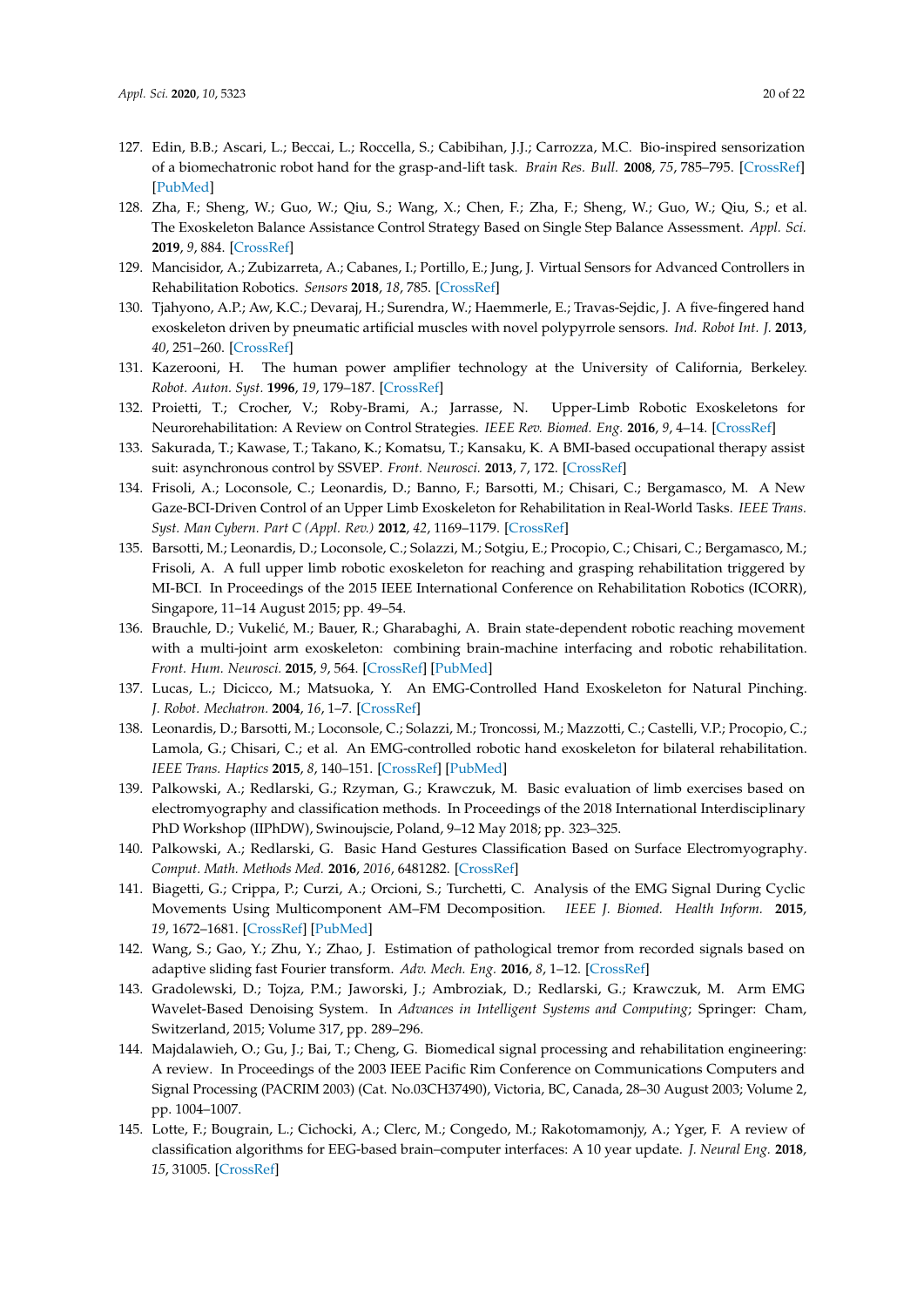- <span id="page-20-0"></span>146. Cantillo-Negrete, J.; Carino-Escobar, R.; Elias-Vinas, D.; Gutierrez-Martinez, J. Control signal for a mechatronic hand orthosis aimed for neurorehabilitation. In Proceedings of the 2015 Pan American Health Care Exchanges (PAHCE), Vina del Mar, Chile, 23–28 March 2015; pp. 1–4.
- <span id="page-20-1"></span>147. Gao, L.; Cheng, W.; Zhang, J.; Wang, J. EEG classification for motor imagery and resting state in BCI applications using multi-class Adaboost extreme learning machine. *Rev. Sci. Instrum.* **2016**, *87*, 85110. [\[CrossRef\]](http://dx.doi.org/10.1063/1.4959983)
- <span id="page-20-2"></span>148. Bhagat, N.A.; Venkatakrishnan, A.; Abibullaev, B.; Artz, E.J.; Yozbatiran, N.; Blank, A.A.; French, J.; Karmonik, C.; Grossman, R.G.; O'Malley, M.K.; et al. Design and Optimization of an EEG-Based Brain Machine Interface (BMI) to an Upper-Limb Exoskeleton for Stroke Survivors. *Front. Neurosci.* **2016**, *10*, 122. [\[CrossRef\]](http://dx.doi.org/10.3389/fnins.2016.00122)
- <span id="page-20-3"></span>149. Wolpaw, J.R.; Birbaumer, N.; McFarland, D.J.; Pfurtscheller, G.; Vaughan, T.M. Brain-computer interfaces for communication and control. *Clin. Neurophysiol.* **2002**, *113*, 767–791. [\[CrossRef\]](http://dx.doi.org/10.1016/S1388-2457(02)00057-3)
- <span id="page-20-4"></span>150. Amiri, S.; Fazel-Rezai, R.; Asadpour, V. A Review of Hybrid Brain-Computer Interface Systems. *Adv. Hum. Comput. Interact.* **2013**, *2013*, 1–8. [\[CrossRef\]](http://dx.doi.org/10.1155/2013/187024)
- <span id="page-20-5"></span>151. Siebert, J.; Poliński, A. Badania modelowe zastosowania pletyzmografii impedancyjnej do badania przepływu krwi w kończynach. *Folia Cardiol*. **1999**, 6, 417–422.
- <span id="page-20-6"></span>152. Gradolewski, D.; Redlarski, G. Wavelet-based denoising method for real phonocardiography signal recorded by mobile devices in noisy environment. *Comput. Biol. Med.* **2014**, *52*, 119–129. [\[CrossRef\]](http://dx.doi.org/10.1016/j.compbiomed.2014.06.011) [\[PubMed\]](http://www.ncbi.nlm.nih.gov/pubmed/25038586)
- <span id="page-20-7"></span>153. Redlarski, G.; Gradolewski, D.; Palkowski, A. A System for Heart Sounds Classification. *PLoS ONE* **2014**, *9*, e112673. [\[CrossRef\]](http://dx.doi.org/10.1371/journal.pone.0112673) [\[PubMed\]](http://www.ncbi.nlm.nih.gov/pubmed/25393113)
- <span id="page-20-8"></span>154. Jagodnik, K.M.; Thomas, P.S.; van den Bogert, A.J.; Branicky, M.S.; Kirsch, R.F. Human-Like Rewards to Train a Reinforcement Learning Controller for Planar Arm Movement. *IEEE Trans. Hum. Mach. Syst.* **2016**, *46*, 723–733. [\[CrossRef\]](http://dx.doi.org/10.1109/THMS.2016.2558630)
- <span id="page-20-9"></span>155. Celadon, N.; Došen, S.; Binder, I.; Ariano, P.; Farina, D. Proportional estimation of finger movements from high-density surface electromyography. *J. NeuroEng. Rehabil.* **2016**, *13*, 73. [\[CrossRef\]](http://dx.doi.org/10.1186/s12984-016-0172-3)
- <span id="page-20-10"></span>156. Rzyman, G.; Redlarski, G.; Krawczuk, M. Komputerowo wspomagana klasyfikacja wybranych sygnałów elektromiografii powierzchniowej. *Model. Inz.˙* **2017**, *62*, 81–87.
- <span id="page-20-11"></span>157. Subasi, A. Classification of EMG signals using combined features and soft computing techniques. *Appl. Soft Comput.* **2012**, *12*, 2188–2198. [\[CrossRef\]](http://dx.doi.org/10.1016/j.asoc.2012.03.035)
- <span id="page-20-12"></span>158. Mohammad, T.K.; Hasan, M.T. Comparison between kNN and SVM for EMG Signal Classification. *Int. J. Recent Innov. Trends Comput. Commun. (IJRITCC)* **2015**, *3*, 6799–6801.
- <span id="page-20-13"></span>159. Gokgoz, E.; Subasi, A. Comparison of decision tree algorithms for EMG signal classification using DWT. *Biomed. Signal Process. Control* **2015**, *18*, 138–144. [\[CrossRef\]](http://dx.doi.org/10.1016/j.bspc.2014.12.005)
- <span id="page-20-14"></span>160. Rzyman, G.; Redlarski, G.; Palkowski, A.; Tojza, P.M.; Krawczuk, M.; Siebert, J. Computing methods for fast and precise body surface area estimation of selected body parts. In Proceedings of the 2018 International Interdisciplinary PhD Workshop (IIPhDW), Swinoujście, Poland, 9–12 May 2018; pp. 316–318.
- <span id="page-20-15"></span>161. Li, C.; Rusák, Z.; Horváth, I.; Ji, L. Development of engagement evaluation method and learning mechanism in an engagement enhancing rehabilitation system. *Eng. Appl. Artif. Intell.* **2016**, *51*, 182–190. [\[CrossRef\]](http://dx.doi.org/10.1016/j.engappai.2016.01.021)
- <span id="page-20-16"></span>162. Chestek, C.A.; Gilja, V.; Blabe, C.H.; Foster, B.L.; Shenoy, K.V.; Parvizi, J.; Henderson, J.M. Hand posture classification using electrocorticography signals in the gamma band over human sensorimotor brain areas. *J. Neural Eng.* **2013**, *10*, 026002. [\[CrossRef\]](http://dx.doi.org/10.1088/1741-2560/10/2/026002) [\[PubMed\]](http://www.ncbi.nlm.nih.gov/pubmed/23369953)
- <span id="page-20-17"></span>163. Pazzaglia, C.; Imbimbo, I.; Tranchita, E.; Minganti, C.; Ricciardi, D.; Lo Monaco, R.; Parisi, A.; Padua, L. Comparison of virtual reality rehabilitation and conventional rehabilitation in Parkinson's disease: A randomised controlled trial. *Physiotherapy* **2020**, *106*, 36–42. [\[CrossRef\]](http://dx.doi.org/10.1016/j.physio.2019.12.007) [\[PubMed\]](http://www.ncbi.nlm.nih.gov/pubmed/32026844)
- 164. Jack, D.; Boian, R.; Merians, A.; Tremaine, M.; Burdea, G.; Adamovich, S.; Recce, M.; Poizner, H. Virtual reality-enhanced stroke rehabilitation. *IEEE Trans. Neural Syst. Rehabil. Eng.* **2001**, *9*, 308–318. [\[CrossRef\]](http://dx.doi.org/10.1109/7333.948460) [\[PubMed\]](http://www.ncbi.nlm.nih.gov/pubmed/11561668)
- 165. Sveistrup, H. Motor rehabilitation using virtual reality. *J. NeuroEng. Rehabil.* **2004**, *1*, 10. [\[CrossRef\]](http://dx.doi.org/10.1186/1743-0003-1-10) [\[PubMed\]](http://www.ncbi.nlm.nih.gov/pubmed/15679945)
- 166. Majid, M.S.H.; Khairunizam, W.; Ikram, K.; Jing, L.M.; Sahyudi, B.N.; Zunaidi, I.; Ariffin, M.A.; Bakar, A.S.; Razlan, Z.M. Performance evaluation of a VR-based arm rehabilitation using movement sequence pattern. In Proceedings of the 2018 IEEE 14th International Colloquium on Signal Processing & Its Applications (CSPA), Batu Feringghi, Malaysia, 9–10 March 2018; pp. 123–128. [\[CrossRef\]](http://dx.doi.org/10.1109/CSPA.2018.8368698)